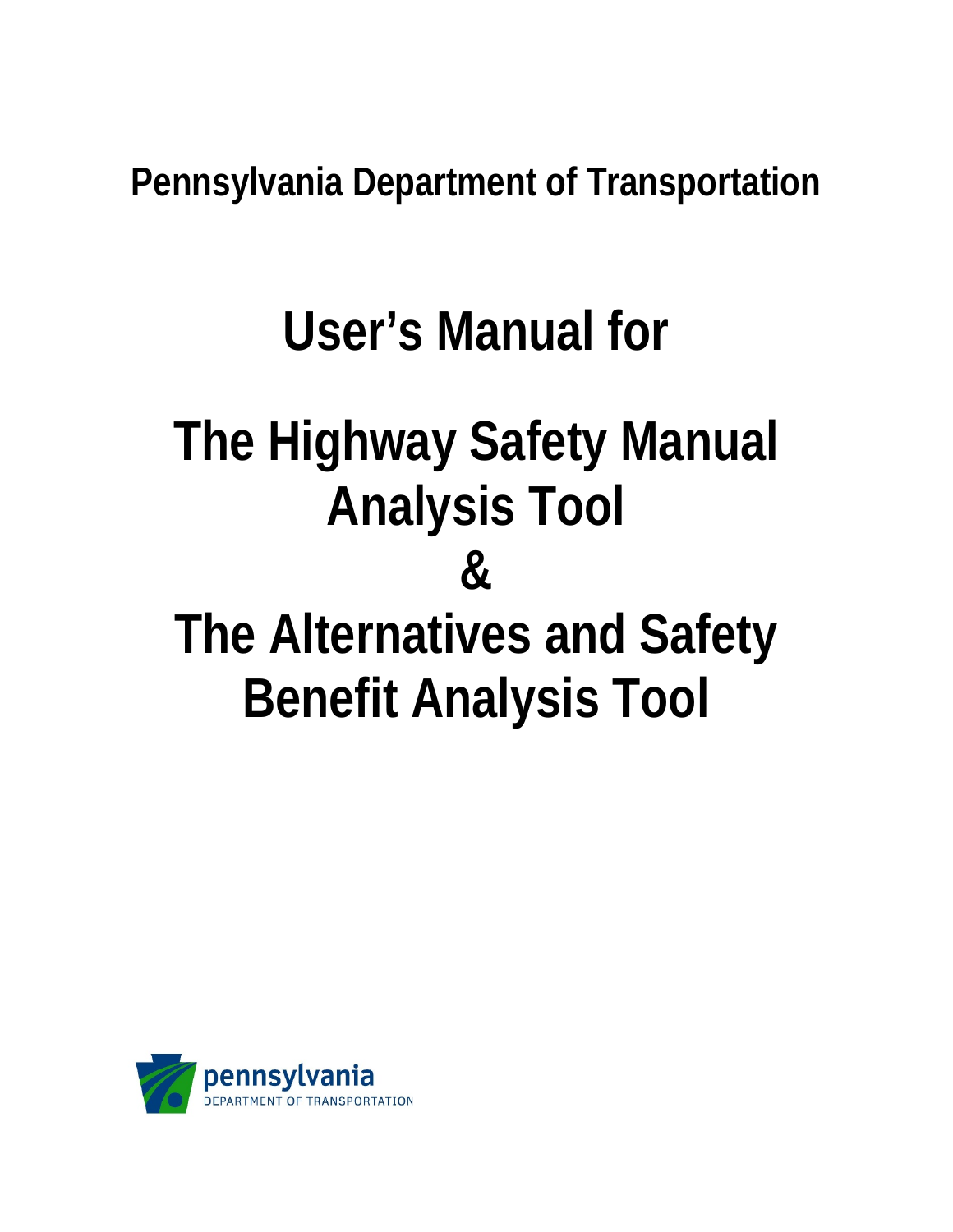# **Background and Intent**

The safety culture has been evolving rapidly over the past few years, as it was acknowledged within the transportation community that how we historically viewed safety was incomplete. Consequently, there has been a shift in how we perceive, define, and analyze safety. This primarily evolved with the publishing of the American Association of State Highway and Transportation Officials' (AASHTO) Highway Safety Manual (HSM) in 2010. The HSM provides access to the latest science-based knowledge on the proven relationship between crashes and the roadway environment, thus enabling the safety effects of actions or treatments involving the highway and street environment to be quantified.

Part C of the HSM details the predictive method, which is based on a series of models called Safety Performance Functions (SPFs). Along with geometric and volume data for a roadway, SPFs can be used to estimate the predicted crash frequency for that location. PennDOT has begun incorporating these HSM methods into their safety analysis procedures. These tools are intended to assist in performing the detailed calculations required for the Part C predictive method in order to obtain predicted and expected crash frequencies that will be used to evaluate safety performance and assist in alternative selection in Pennsylvania.

# **Functionality of the HSM Safety Analysis Tool**

The safety analysis tool combines Ch. 10 Rural Two-Lane, Two-Way Roads, Ch. 11 Rural Multilane Highways, and Ch. 12 Urban and Suburban Arterials into one spreadsheet. A project with any combination of these three facility types may be analyzed in one file. Each analysis may include either a predicted crash frequency analysis (SPF only) or a predicted and expected crash frequency analysis (SPF and historical crash data). Summary and detailed reports may be created for each analysis.

# **General Information**

- → Throughout the tools, there are "+" symbols that may be clicked for more information regarding certain steps or element inputs.
- $\rightarrow$  Click the toolbox icon or close a popup window to return to the toolbox. Any changed inputs in the window will not be saved. Click next or continue to save inputs.
- $\rightarrow$  The tool may be reset at any time by opening the toolbox and selecting "Reset Tool". All data and results will be lost.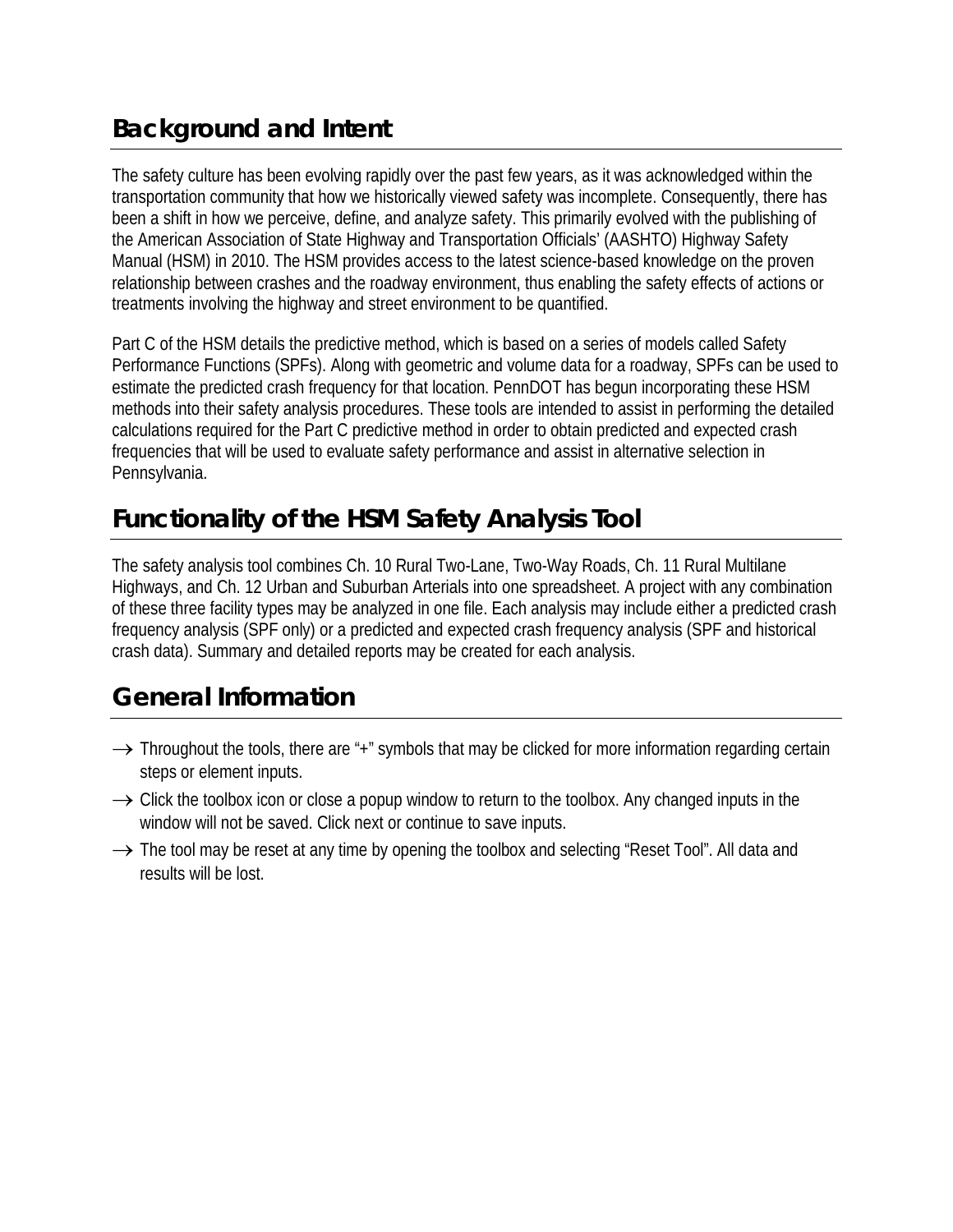# **HSM Safety Analysis Tool User Instructions**

## **Basic Analysis Steps**

- Task 1. Create a Project File
- Task 2. Enter General Project Data
- Task 3. Enter General Element Data (repeat for each facility type)
- Task 4. Enter Detailed Element Data

| Task 4.1. | Enter Rural Two-Lane Segment Data |
|-----------|-----------------------------------|
|-----------|-----------------------------------|

- *Task 4.2.* Enter Rural Two-Lane Intersection Data
- *Task 4.3.* Enter Rural Multilane Highway Segment Data
- *Task 4.4.* Enter Rural Multilane Highway Intersection Data
- *Task 4.5.* Enter Urban and Suburban Arterial Segment Data
- *Task 4.6.* Enter Urban and Suburban Arterial Intersection Data
- Task 5. Generate the Summary Report (Detailed Report Optional)
- Task 6. Review and Print Summary Report
- Task 7. Review and Print Detailed Report (Optional)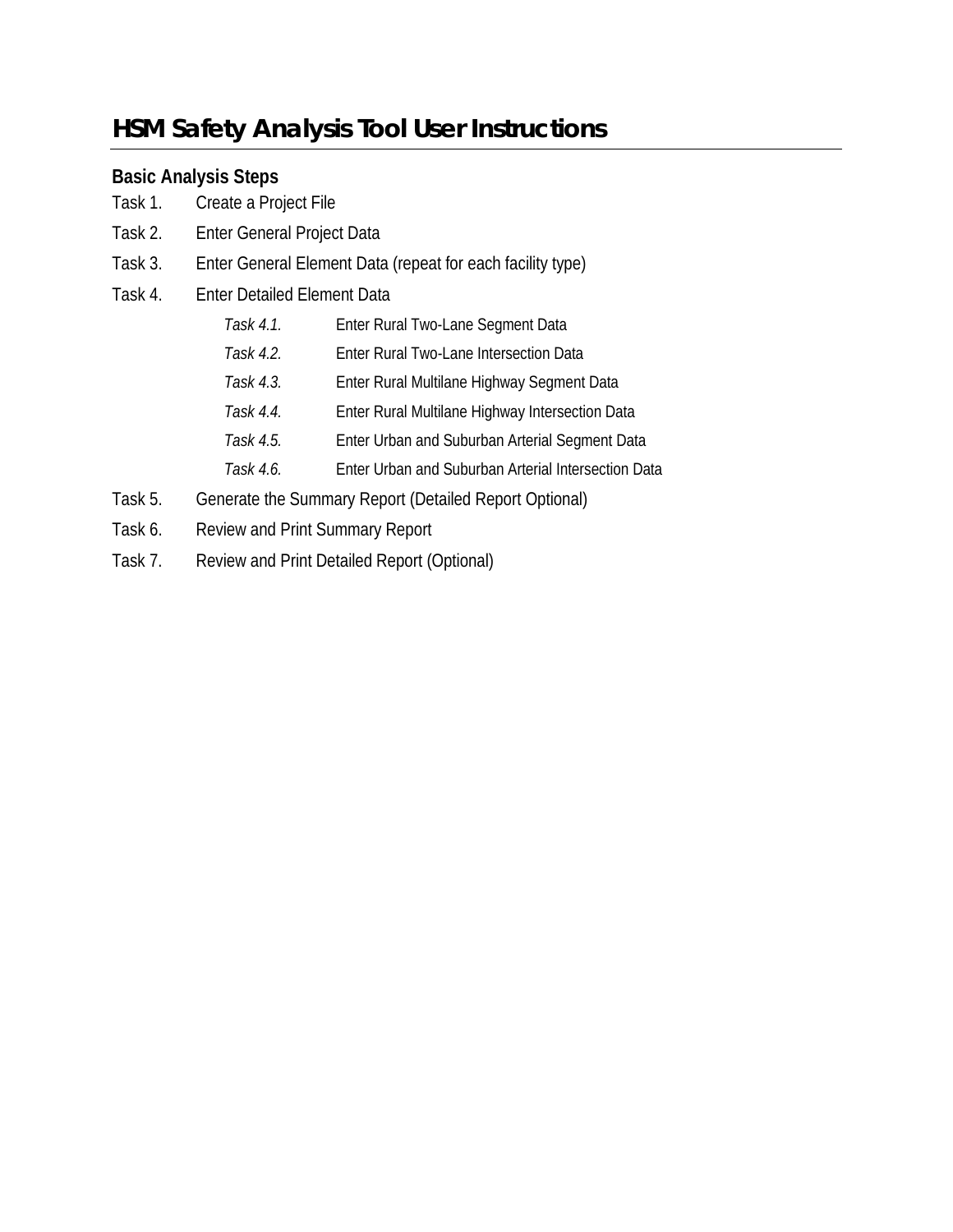## **Task 1. Create a Project File**

- 1.1. Open the Pennsylvania DOT HSM spreadsheet tool.
- 1.2. Click "Enable Content" at the top of the spreadsheet to enable macros.
- 1.3. If starting a new project/analysis, save file as a new file.
- 1.4. Click on the toolbox to begin. The toolbox will allow users to update or change input information throughout the analysis.



EXHIBIT 1: Toolbox Icon

## **Task 2. Entering General Project Data**

2.1. Click the "Enter General Project Information" button in the toolbox.



EXHIBIT 2: Toolbox

- 2.2. On the "General Project Information" window, input the basic project information:
	- $\rightarrow$  Project Description: Brief description of analysis project
	- $\rightarrow$  Location: Corridor name for segments or primary roadway for intersections
	- $\rightarrow$  Analyst: Individual entering data into the tool
	- $\rightarrow$  District: District of the analyzed project
	- $\rightarrow$  Analysis Jurisdiction: Agency/jurisdiction conducting the analysis
	- $\rightarrow$  County: County of the analyzed project
	- $\rightarrow$  Date (mm/dd/yyyy): Date that analysis is performed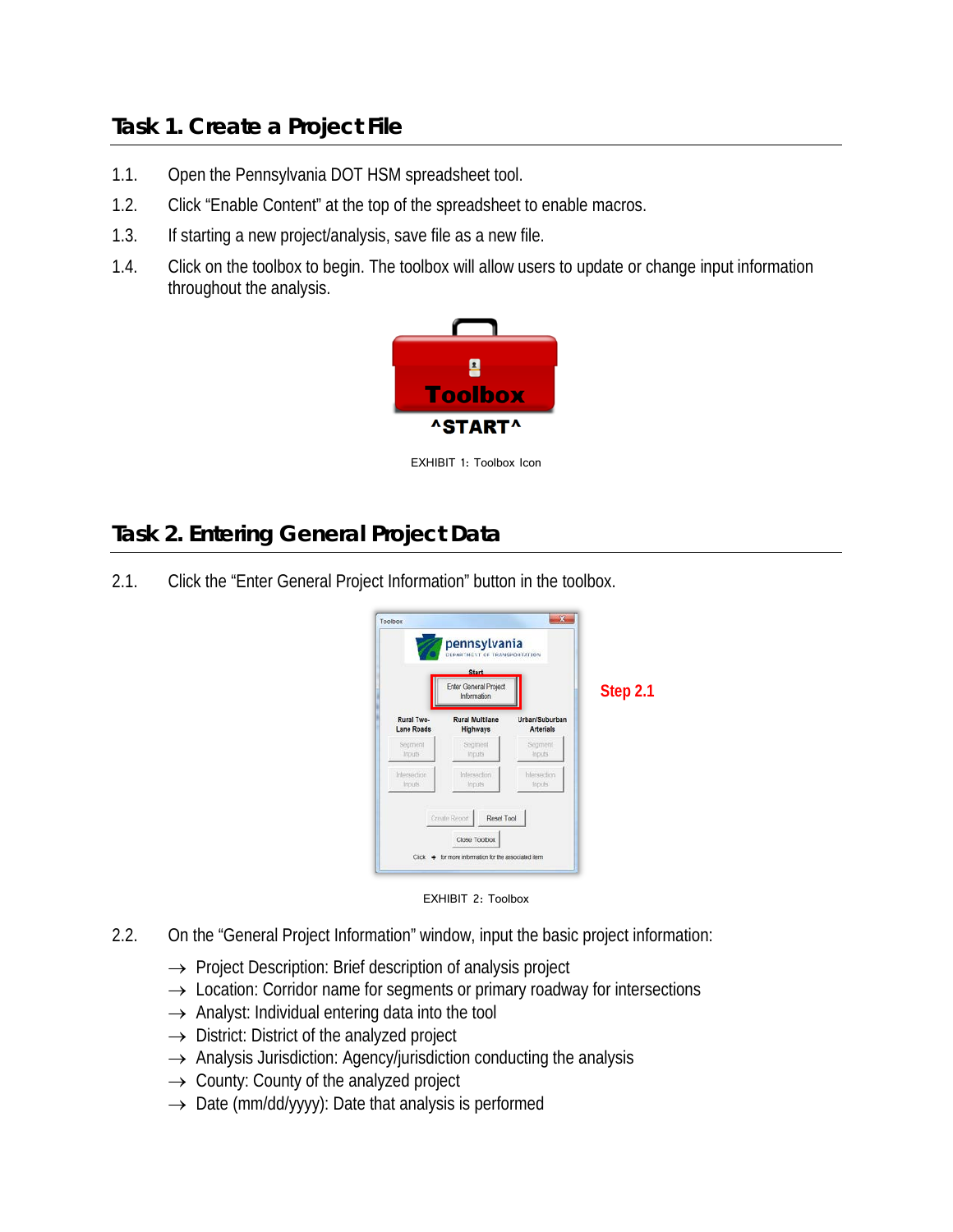- → Analysis Year: Existing or horizon year of analysis
- 2.3. Check the box for the facility type of the project. If more than one facility type is present in the project, select all that apply.
- 2.4. In the "Select the models to be used for analysis" dropdown, choose the desired SPF type to be used: (Note: District and County SPFs should be used unless directed otherwise by PennDOT.)
	- $\rightarrow$  District: Use the Pennsylvania SPFs with calibration specific to PennDOT districts
	- $\rightarrow$  County: Use the Pennsylvania SPFs with calibration specific to Pennsylvania counties
	- $\rightarrow$  HSM AASHTO: Use the SPFs originally developed by the HSM (requires calibration factors)
- 2.5. Click "Next" button to continue.

| <b>General Project Information</b><br>×                                                               |          |
|-------------------------------------------------------------------------------------------------------|----------|
| <b>General Project Information</b>                                                                    |          |
| <b>Project Description:</b><br>Location:                                                              | Step 2.2 |
| District:<br>Analyst:<br>▼                                                                            |          |
| Analysis Jurisdiction:<br>County:                                                                     |          |
| Date (mm/dd/yyyy):<br>Analysis Year:                                                                  |          |
| Which of the following facility types will be included in the analysis? $+$                           |          |
| Rural 2-Lane, 2-Way Roads<br><b>Rural Multilane Highways</b><br><b>Urban &amp; Suburban Arterials</b> | Step 2.3 |
| Select the models to be used for analysis                                                             | Step 2.4 |
| Step 2.5<br><b>Next</b>                                                                               |          |

EXHIBIT 3: General Project Information and Facility Type Selection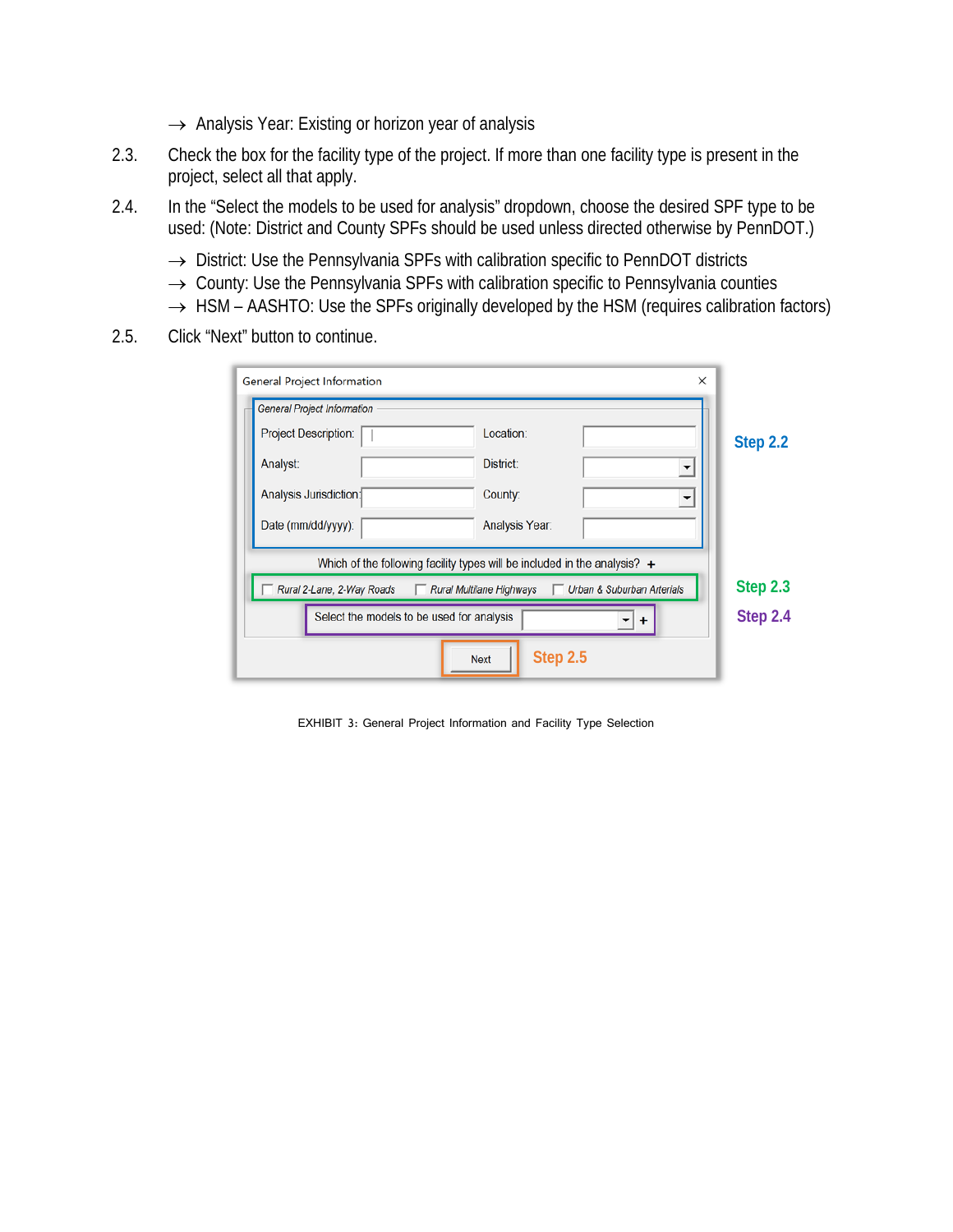## **Task 3. Enter General Element Data**

- 3.1. Enter the general segment and intersection project information. If no segments are present, leave Analysis Limits blank and Total Number of Segments as 0. If no intersections are present, leave Major Road blank and Total Number of Intersections as 0. This information can be changed later.
- 3.2. Select the analysis method. Estimating the Predicted number of crashes will use the model only and will not require any observed crash data. Estimating the Predicted and Expected number of crashes will use the model and observed crash data.
- 3.3. If "Estimate Predicted Number of Crashes" is selected, skip to Step 3.6; otherwise, input the number of years of observed crash data being used in the analysis (typically this will be 3 or 5 years of data).
- 3.4. Select the observed crash data format as crash data available by each individual site (segment or intersection) or as crash data available by total project or facility type.
- 3.5. If "Observed crash data available by site" is selected, skip to next step. Otherwise, enter the project or facility type total number of fatal and injury crashes and the project or facility type total number of property damage only crashes.
- 3.6. If multiple facility types are being used in the analysis, select the next facility type tab and repeat steps 3.1 through 3.5. Then click "Continue".

|                                                                                              | <b>OICH OID</b> |             |                                                                                                                    |   |          |
|----------------------------------------------------------------------------------------------|-----------------|-------------|--------------------------------------------------------------------------------------------------------------------|---|----------|
| Rural 2-Lane, 2-Way Roads                                                                    |                 |             | Rural Multilane Highways   Urban and Suburban Arterials                                                            |   |          |
| Segment Project Information                                                                  |                 |             | Intersection Project Information                                                                                   |   |          |
| Analysis Limits:                                                                             |                 | Major Road: |                                                                                                                    |   |          |
| Total Number of Segments:                                                                    | ÷               |             | Total Number of Intersections:                                                                                     |   | Step 3.1 |
| Analysis Method                                                                              |                 |             | Crash Data Format                                                                                                  |   |          |
| Estimate Predicted Number of Crashes:<br>Estimate Predicted & Expected Number<br>of Crashes: | G               |             | Observed crash data available by<br>site (always select unless unavailable):<br>Observed crash data ONLY available | O | Step 3.4 |
| Years of Crash Data Used:                                                                    |                 | by project: |                                                                                                                    | G |          |
| Project Crashes                                                                              |                 |             |                                                                                                                    |   |          |
| Project/Facility Total Number of<br>Crashes (Rural 2-Lane):                                  |                 |             | Fatal and Injury (KABC) Property Damage Only (PDO)                                                                 |   | Step 3.5 |
|                                                                                              | Continue        |             | Step 3.6                                                                                                           |   |          |

**Step 3.6**

EXHIBIT 4: Element Project Information, Analysis Method, and Crash Data Details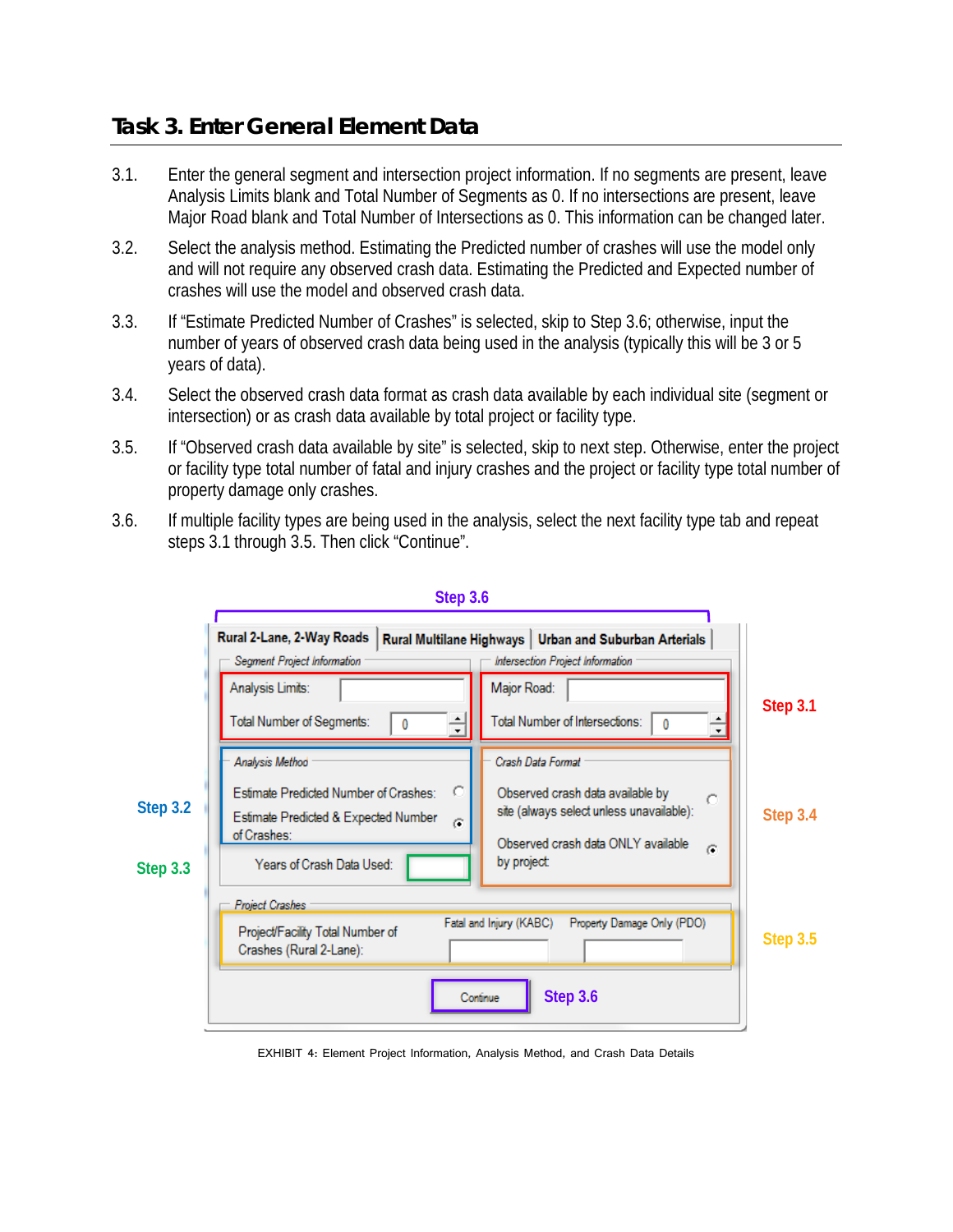## **Task 4. Enter Detailed Element Data**

Upon continuing from the "General Project Information" window, the input window for the inputs of the first facility types selected will appear. This will vary by project. For specific instructions for each facility type, refer to Task 4.1 for Rural Two-Lane segments, Task 4.2 for Rural Two-Lane intersections, Task 4.3 for Rural Multilane segments, Task 4.4 for Rural Multilane intersections, Task 4.5 for Urban/Suburban Arterial segments, and Task 4.6 for Urban/Suburban Arterial intersections. Make sure to complete all of the inputs for all facility types included in the project.

## **Task 4.1 Enter Rural Two-Lane Segment Data**

- 4.1.1. Click the "Segment" drop down to select which segment to input data for. Do not input any information if "Select Segment" is displayed in the drop down.
- 4.1.2. Enter the additional location information: Segment ID and Segment Offset. For Segment ID, if the segment being analyzed consists of only one segment ID, enter that value. If it consists of more than one segment ID, enter the ID of the most southern or western segment only. For Segment Offset, enter the offset value of the start of the analyzed segment that corresponds to the Segment ID provided.
- 4.1.3. Enter information in every box or drop down for Geometric and Traffic Data, Horizontal Curve Data (only one curve may be input per segment when HSM SPFs are used, PennDOT SPFs may have up to 10), Cross-Section Data, and Other Data. For Rural Two-Lane Segments, these inputs include:
	- $\rightarrow$  Length of Segment (in miles)
	- → Average Annual Daily Traffic (AADT in vehicles/day)
	- $\rightarrow$  Lane Width (in feet)
	- $\rightarrow$  Shoulder Width (in feet)
	- $\rightarrow$  Shoulder Type
	- $\rightarrow$  Number of Horizontal Curves
	- $\rightarrow$  Length of Horizontal Curve (in miles)\*
	- $\rightarrow$  Radius of Curvature (in feet)\*
	- $\rightarrow$  Sum of Degrees: All Curves (degrees)
	- $\rightarrow$  Spiral Transition Curve\*
- $\rightarrow$  Superelevation Variance (in ft/ft)\*
- $\rightarrow$  Centerline Rumble Strips
- $\rightarrow$  Shoulder Rumble Strips
- $\rightarrow$  Passing Lane(s)
- $\rightarrow$  Two Way Left-Turn Lane
- $\rightarrow$  Segment Lighting
- $\rightarrow$  Driveway Density (driveways/mile)
- $\rightarrow$  Roadside Hazard Rating (1-7)
- $\rightarrow$  Automated Speed Enforcement
- $\rightarrow$  Grade (%)
- → Calibration Factor (C) (*HSM only*)

NOTE: For more information on each of these inputs, select the "+" symbol next to the appropriate inputs. This will provide definitions, possible input values, base condition values, or other pertinent information.

\*These inputs are only applicable for when HSM SPFs are used.

- 4.1.4. If "Observed crash data available by site" was selected on the "General Project Information" window, enter the crash information by severity type. Otherwise, skip to next step. (Input boxes will only be shown if the applicable option was selected.)
- 4.1.5. Click "Next Segment" button to automatically select the next segment.
- 4.1.6. Repeat Steps 4.1.2 through 4.1.5 for each segment in the project until all segments for this input window have been completed.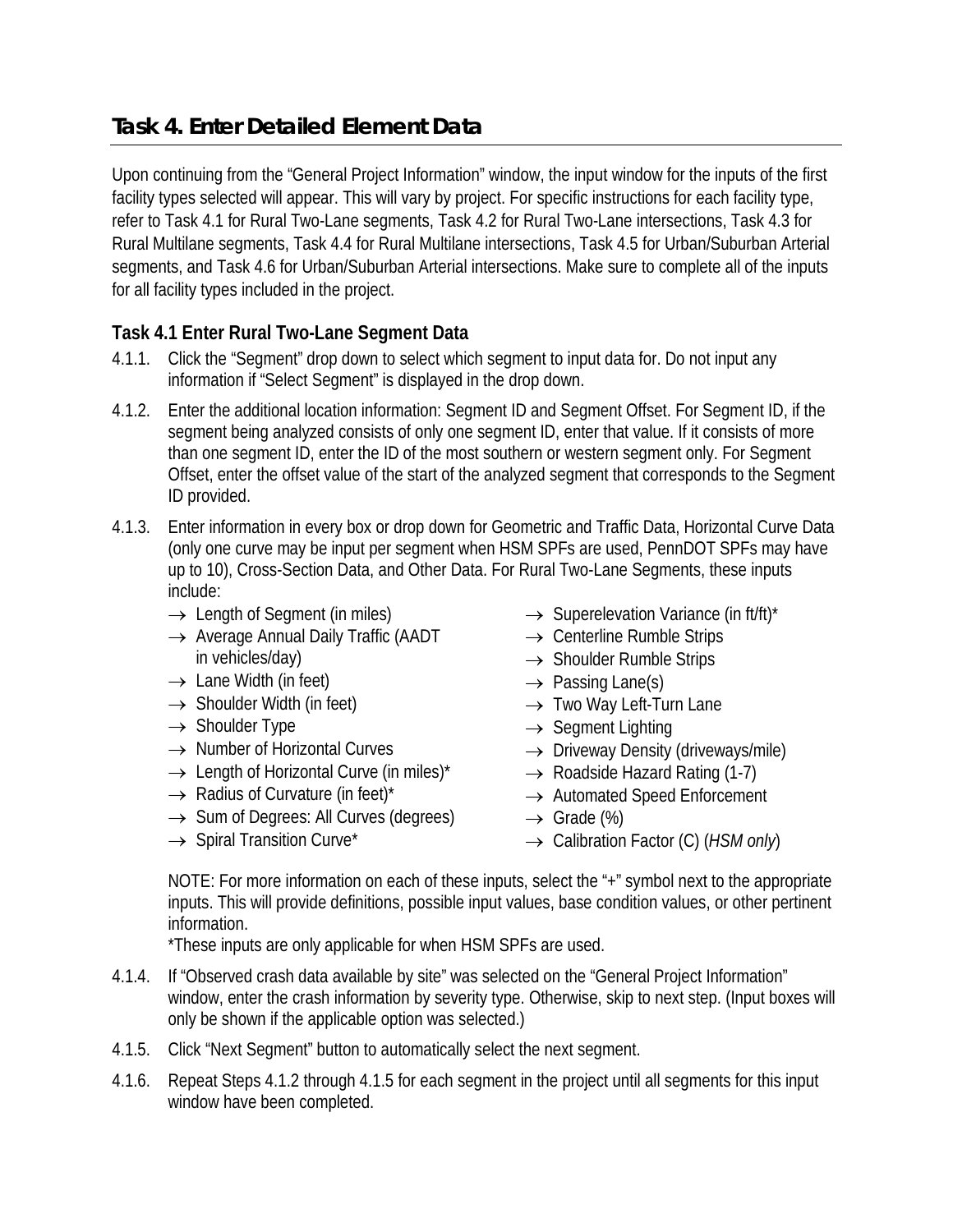4.1.7. Click "Save & Continue" to proceed to toolbox.

NOTE: If desired, click the "Reset Form" button to clear all inputs on the open window and reset to the default values.

## **Task 4.2 Enter Rural Two-Lane Intersection Data**

If this is not the first facility type in this analysis, select the "Rural Two-Lane Roads: Intersection Inputs" button from the toolbox, before following the steps below.

- 4.2.1. Click the "Intersection" drop down to select which Intersection to input data for. Do not input any information if "Select Intersection" is displayed in the drop down.
- 4.2.2. Enter the additional location information: Intersection Location, Major Road, and Minor Road.
- 4.2.3. Enter information in every other box or drop down for Geometric and Traffic Data, Skew Angle Data, and Other Data. For Rural Two-Lane Intersections, these inputs include:
	- $\rightarrow$  Traffic Control Type
	- $\rightarrow$  Intersection Type
	- $\rightarrow$  Major Road Average Annual Daily Traffic (AADT in vehicles/day)
	- $\rightarrow$  Minor Road Average Annual Daily Traffic (AADT in vehicles/day)
	- $\rightarrow$  Intersection Skew Angle
	- → Major Road Posted Speed Limit (mph)
- $\rightarrow$  Minor Road Posted Speed Limit (mph)
- $\rightarrow$  Major Road Crosswalk
- $\rightarrow$  Minor Road Crosswalk
- $\rightarrow$  Non-Stop Controlled Approaches with Left-Turn Lanes
- $\rightarrow$  Non-Stop Controlled Approaches with Right-Turn Lanes
- $\rightarrow$  Intersection Lighting
- → Calibration Factor (*HSM only*)

NOTE: For more information on each of these inputs, select the "+" symbol next to the appropriate inputs. This will provide definitions, possible input values, base condition values, or other pertinent information.

- 4.2.4. If "Observed crash data available by site" was selected on the "General Project Information" window, enter the crash information by severity type. Otherwise, skip to next step. (Input boxes will only be shown if the applicable option was selected.)
- 4.2.5. Click "Next Intersection" button to automatically select the next Intersection.
- 4.2.6. Repeat Steps 4.2.2 through 4.2.5 for each intersection in the project until all intersections for this input window have been completed.
- 4.2.7. Click "Save & Continue" to proceed to toolbox.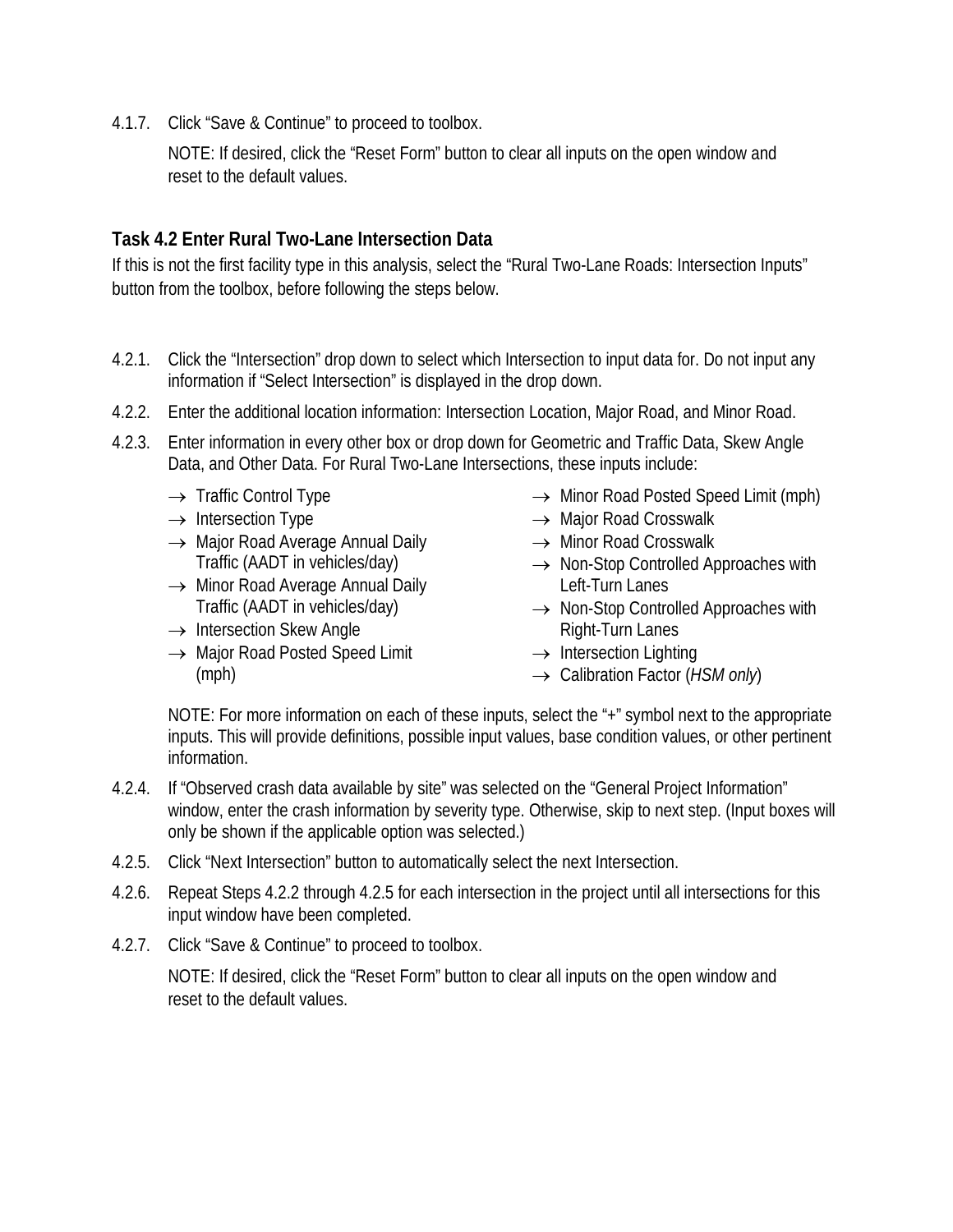## **Task 4.3 Enter Rural Multilane Highway Segment Data**

If this is not the first facility type in this analysis, select the "Rural Multilane Highways: Segment Inputs" button from the toolbox, before following the steps below.

- 4.3.1. Click the "Segment" drop down to select which segment to input data for. Do not input any information if "Select Segment" is displayed in the drop down.
- 4.3.2. Enter the additional location information: Segment ID and Segment Offset. For Segment ID, if the segment being analyzed consists of only one segment ID, enter that value. If it consists of more than one segment ID, enter the ID of the most southern or western segment only. For Segment Offset, enter the offset value of the start of the analyzed segment that corresponds to the Segment ID provided.
- 4.3.3. Enter information in every other box or drop down for Geometric and Traffic Data, Cross-Section Data, and Other Data. For Rural Multilane Segments, these inputs include:
	- $\rightarrow$  Length of Segment (in miles)
	- $\rightarrow$  Average Annual Daily Traffic (AADT in vehicles/day)
	- $\rightarrow$  Lane Width (in feet)
	- $\rightarrow$  Shoulder Width (in feet)
	- $\rightarrow$  Shoulder Type
	- $\rightarrow$  Sum of Degrees: All Curves (degrees)
	- $\rightarrow$  Divided/Undivided Highway
- $\rightarrow$  Median Width
- $\rightarrow$  Sideslopes
- $\rightarrow$  Roadside Hazard Rating
- $\rightarrow$  Centerline Rumble Strips
- $\rightarrow$  Shoulder Rumble Strips
- $\rightarrow$  Lighting
- $\rightarrow$  Automated Speed Enforcement
- → Calibration Factor (*HSM only*)

NOTE: For more information on each of these inputs, select the "+" symbol next to the appropriate inputs. This will provide definitions, possible input values, base condition values, or other pertinent information.

- 4.3.4. If "Observed crash data available by site" was selected on the "General Project Information" window, enter the crash information by severity type. Otherwise, skip to next step. (Input boxes will only be shown if the applicable option was selected.)
- 4.3.5. Click "Next Segment" button to automatically select the next segment.
- 4.3.6. Repeat Steps 4.3.2 through 4.3.5 for each segment in the project until all segments for this input window have been completed.
- 4.3.7. Click "Save & Continue" to proceed to toolbox.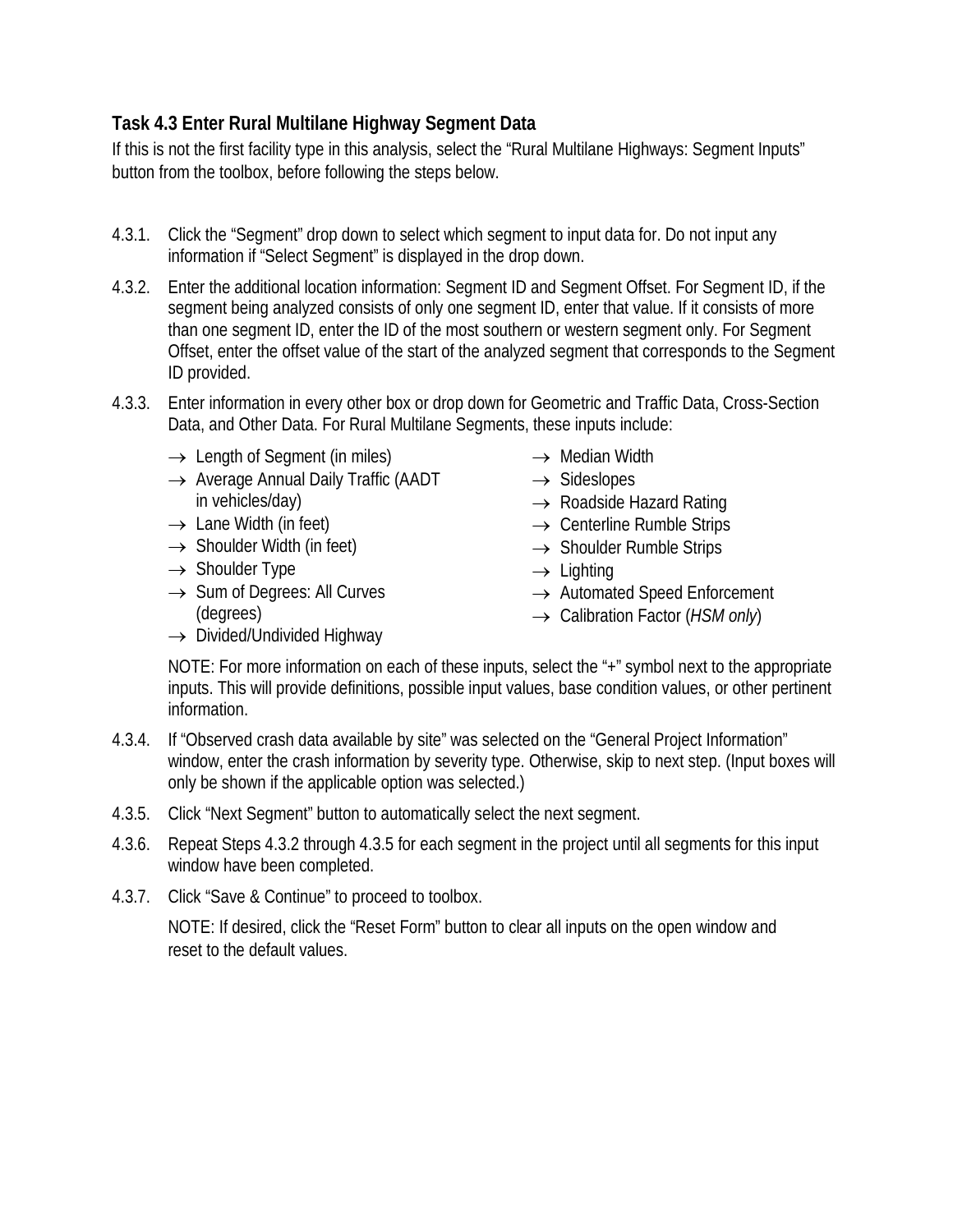## **Task 4.4 Enter Rural Multilane Highway Intersection Data**

If this is not the first facility type in this analysis, select the "Rural Multilane Highways: Intersection Inputs" button from the toolbox, before following the steps below.

- 4.4.1. Click the "Intersection" drop down to select which Intersection to input data for. Do not input any information if "Select Intersection" is displayed in the drop down.
- 4.4.2. Enter the additional location information: Intersection Location, Major Road, and Minor Road.
- 4.4.3. Enter information in every other box or drop down for Geometric and Traffic Data, Turn Lane Data, and Other Data. For Rural Multilane Intersections, these inputs include:
	- $\rightarrow$  Traffic Control Type
	- $\rightarrow$  Intersection Type
	- $\rightarrow$  Major Road Average Annual Daily Traffic (AADT in vehicles/day)
	- → Minor Road Average Annual Daily Traffic (AADT in vehicles/day)
	- $\rightarrow$  Intersection Skew Angle
- $\rightarrow$  Non-Stop Controlled Approaches with Left-Turn Lanes
- $\rightarrow$  Non-Stop Controlled Approaches with Right-Turn Lanes
- $\rightarrow$  Intersection Lighting
- → Calibration Factor (*HSM only*)

NOTE: For more information on each of these inputs, select the "+" symbol next to the appropriate inputs. This will provide definitions, possible input values, base condition values, or other pertinent information.

- 4.4.4. If "Observed crash data available by site" was selected on the "General Project Information" window, enter the crash information by severity type. Otherwise, skip to next step. (Input boxes will only be shown if the applicable option was selected.)
- 4.4.5. Click "Next Intersection" button to automatically select the next Intersection.
- 4.4.6. Repeat Steps 4.4.2 through 4.4.5 for each intersection in the project until all intersections for this input window have been completed.
- 4.4.7. Click "Save & Continue" to proceed to toolbox.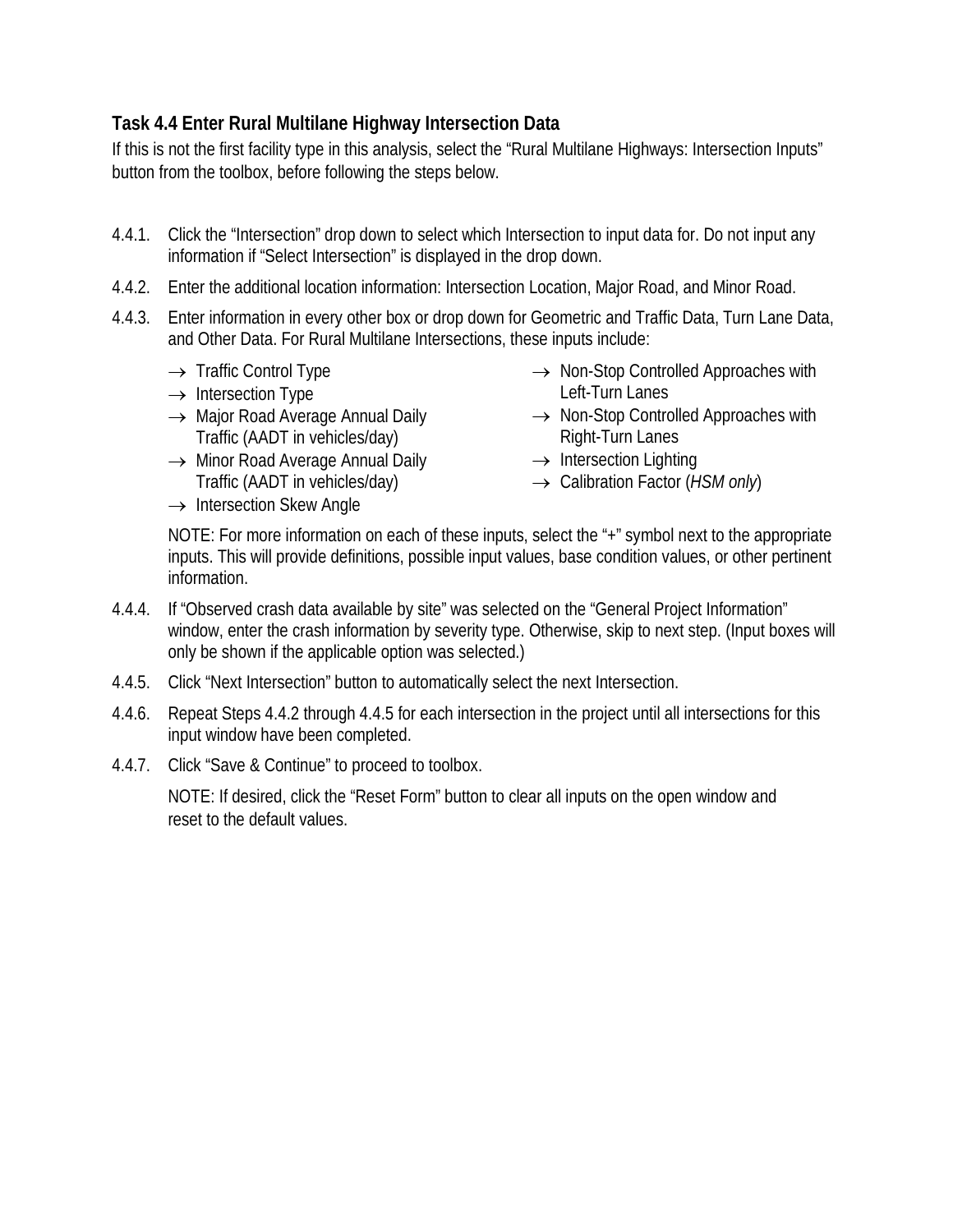## **Task 4.5 Enter Urban/Suburban Arterial Segment Data**

If this is not the first facility type in this analysis, select the "Urban/Suburban Arterials: Segment Inputs" button from the toolbox, before following the steps below.

- 4.5.1. Click the "Segment" drop down to select which segment to input data for. Do not input any information if "Select Segment" is displayed in the drop down.
- 4.5.2. Enter the additional location information: Segment ID and Segment Offset. For Segment ID, if the segment being analyzed consists of only one segment ID, enter that value. If it consists of more than one segment ID, enter the ID of the most southern or western segment only. For Segment Offset, enter the offset value of the start of the analyzed segment that corresponds to the Segment ID provided.
- 4.5.3. Enter information in every other box or drop down for Geometric and Traffic Data, Cross-Section Data, and Roadside and Other Data. For Urban/Suburban Segments, these inputs include:
	- $\rightarrow$  Segment Type
	- $\rightarrow$  Length of Segment (in miles)
	- → Average Annual Daily Traffic (AADT in vehicles/day)
	- $\rightarrow$  Speed Limit (mph)
	- $\rightarrow$  On-Street Parking Presence
	- $\rightarrow$  Type of On-Street Parking
	- → Proportion of On-Street Parking
	- $\rightarrow$  Median Width
	- $\rightarrow$  Commercial Driveways (Major/Minor)
	- → Center Turn Lane
- $\rightarrow$  Presence of Median Barrier
- $\rightarrow$  Commercial Driveways (Major/Minor)
- $\rightarrow$  Industrial & Institutional Driveways (Major/Minor)
- $\rightarrow$  Residential Driveways (Major/Minor)
- $\rightarrow$  Other Driveways
	- $\rightarrow$  Segment Lighting
- $\rightarrow$  Fixed Object Density
- $\rightarrow$  Offset to Fixed Objects
- → Automated Speed Enforcement
	- → Calibration Factor (*HSM only*)

NOTE: For more information on each of these inputs, select the "+" symbol next to the appropriate inputs. This will provide definitions, possible input values, base condition values, or other pertinent information.

- 4.5.4. If "Observed crash data available by site" was selected on the "General Project Information" window, enter the crash information by severity type. Otherwise, skip to next step. (Input boxes will only be shown if the applicable option was selected.)
- 4.5.5. Click "Next Segment" button to automatically select the next segment.
- 4.5.6. Repeat Steps 4.5.2 through 4.5.5 for each segment in the project until all segments for this input window have been completed.
- 4.5.7. Click "Save & Continue" to proceed to toolbox.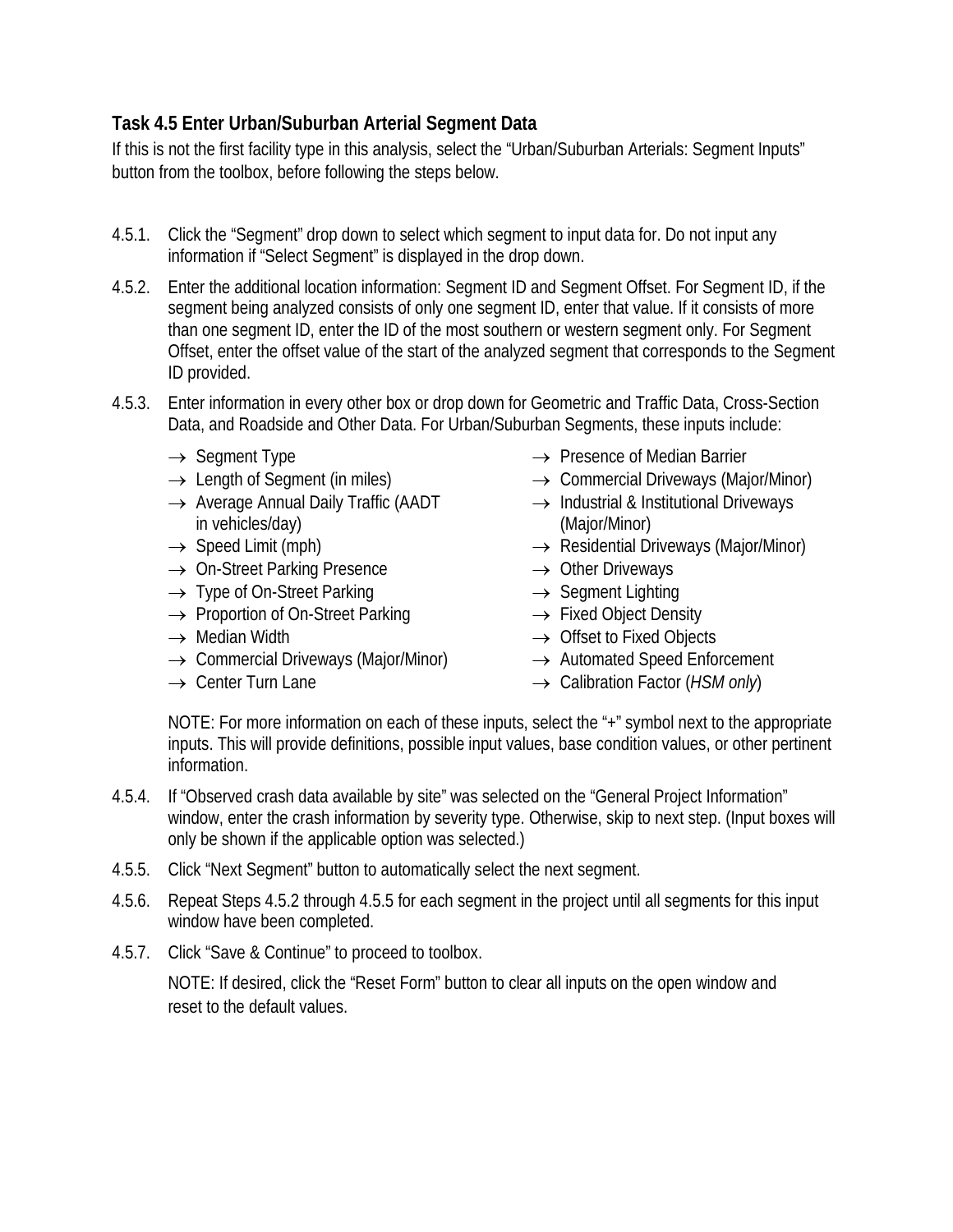## **Task 4.6 Enter Urban/Suburban Arterial Intersection Data**

If this is not the first facility type in this analysis, select the "Urban/Suburban Arterials: Intersection Inputs" button from the toolbox, before following the steps below.

- 4.6.1. Click the "Intersection" drop down to select which Intersection to input data for. Do not input any information if "Select Intersection" is displayed in the drop down.
- 4.6.2. Enter the additional location information: Intersection Location, Major Road, and Minor Road.
- 4.6.3. Enter information in every other box or drop down for Geometric and Traffic Data, Turn Lane Data, and Signalized Intersections (if applicable). For Urban/Suburban Intersections, these inputs include:
	- $\rightarrow$  Traffic Control Type
	- $\rightarrow$  Intersection Type
	- → Maior Road Average Annual Daily Traffic (AADT in vehicles/day)
	- $\rightarrow$  Minor Road Average Annual Daily Traffic (AADT in vehicles/day)
	- $\rightarrow$  Major Road Speed Limit (mph)
	- $\rightarrow$  Minor Road Speed Limit (mph)
	- $\rightarrow$  Intersection Lighting
	- → Calibration Factor (*HSM only*)
- $\rightarrow$  Approaches with Left-Turn Lanes
- $\rightarrow$  Approaches with Right-Turn Lanes
- $\rightarrow$  Left-Turn Phasing (All Legs)
- $\rightarrow$  Right-Turn-on-Red Prohibited
- $\rightarrow$  Red-Light Cameras
- $\rightarrow$  Pedestrian Volume
- $\rightarrow$  Lanes Crossed by Pedestrians
- $\rightarrow$  Bus Stops
- $\rightarrow$  Schools
- $\rightarrow$  Alcohol Sales Establishments

NOTE: For more information on each of these inputs, select the "+" symbol next to the appropriate inputs. This will provide definitions, possible input values, base condition values, or other pertinent information.

- 4.6.4. If "Observed crash data available by site" was selected on the "General Project Information" window, enter the crash information by severity type. Otherwise, skip to next step. (Input boxes will only be shown if the applicable option was selected.)
- 4.6.5. Click "Next Intersection" button to automatically select the next Intersection.
- 4.6.6. Repeat Steps 4.6.2 through 4.6.5 for each intersection in the project until all intersections for this input window have been completed.
- 4.6.7. Click "Save & Continue" to proceed to toolbox.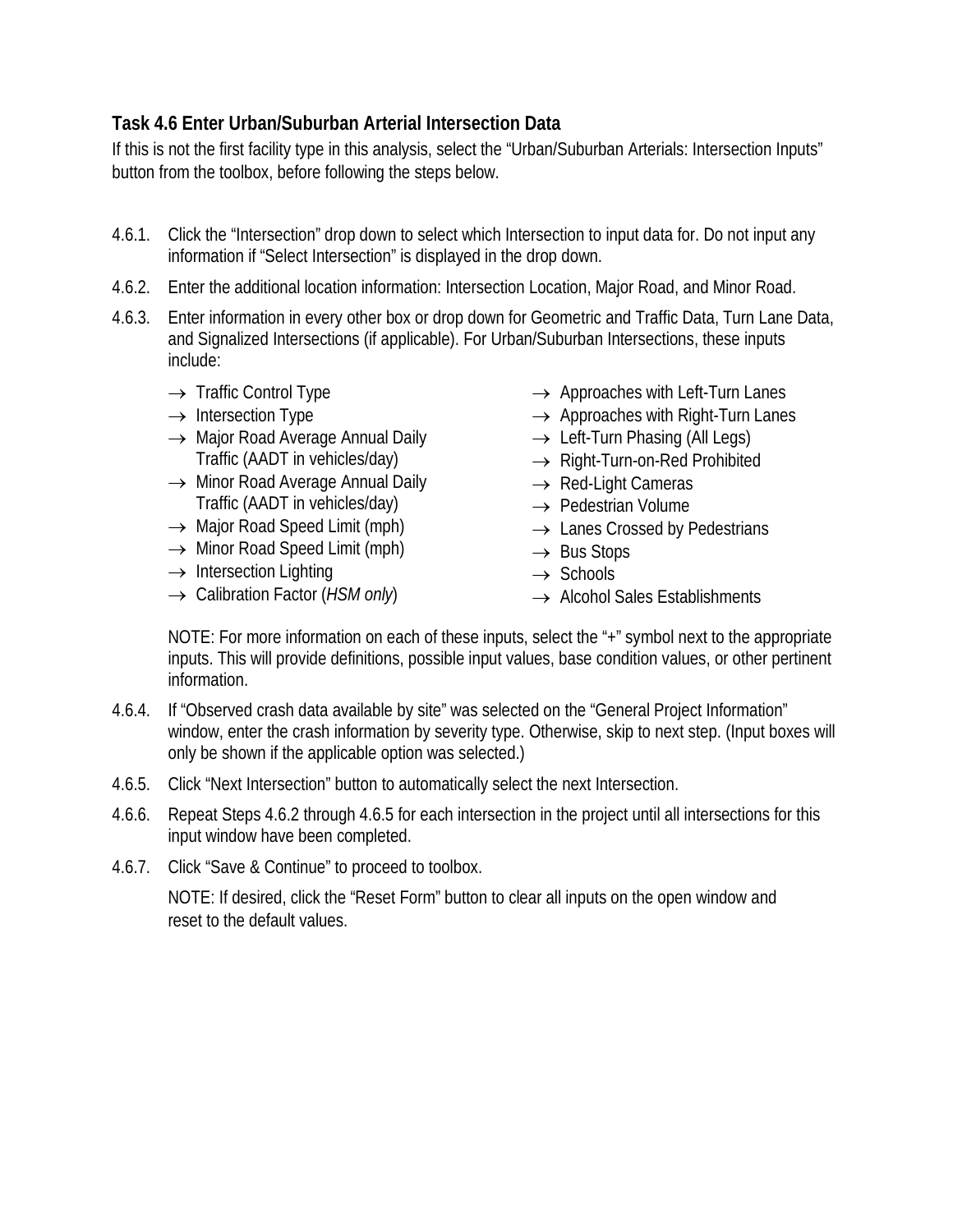## **Task 5. Generate the Summary Report (Detailed Report Optional)**

- 5.1. Select "Create Report" from the toolbox.
- 5.2. A detailed report may be created in addition to the default summary report. This report provides detailed results for each segment and intersection included in the project (all facility types). To include this type of report, select "Yes" when prompted.

NOTE: If a project level analysis has been selected, this report will only provide predicted crash frequencies by segment and intersection. Observed and expected crashes by element are not applicable for this type of analysis.

| <b>Detailed Report</b>                                                                     |
|--------------------------------------------------------------------------------------------|
| Do you want to include a detailed report of the project by segment and/or<br>intersection? |
| <b>No</b><br>Yes                                                                           |

EXHIBIT 5: Detailed Report Option

5.3. If the analysis includes expected crashes and observed crashes are available by crash type, then a comparison to the predicted crash type distribution may be included on the report. To include this component of the report, select "Yes" when prompted. If "No", skip to Step 5.6.



EXHIBIT 6: Observed Crash Type Summary Option

5.4. The number of years of crash data will be updated automatically. Enter the number of crashes for each crash type listed by facility type. For multiple facility types, select each tab shown and enter the crash type information for each one.

NOTE: Total crashes over all analysis years should be entered. If no crashes were observed for all years, enter zero.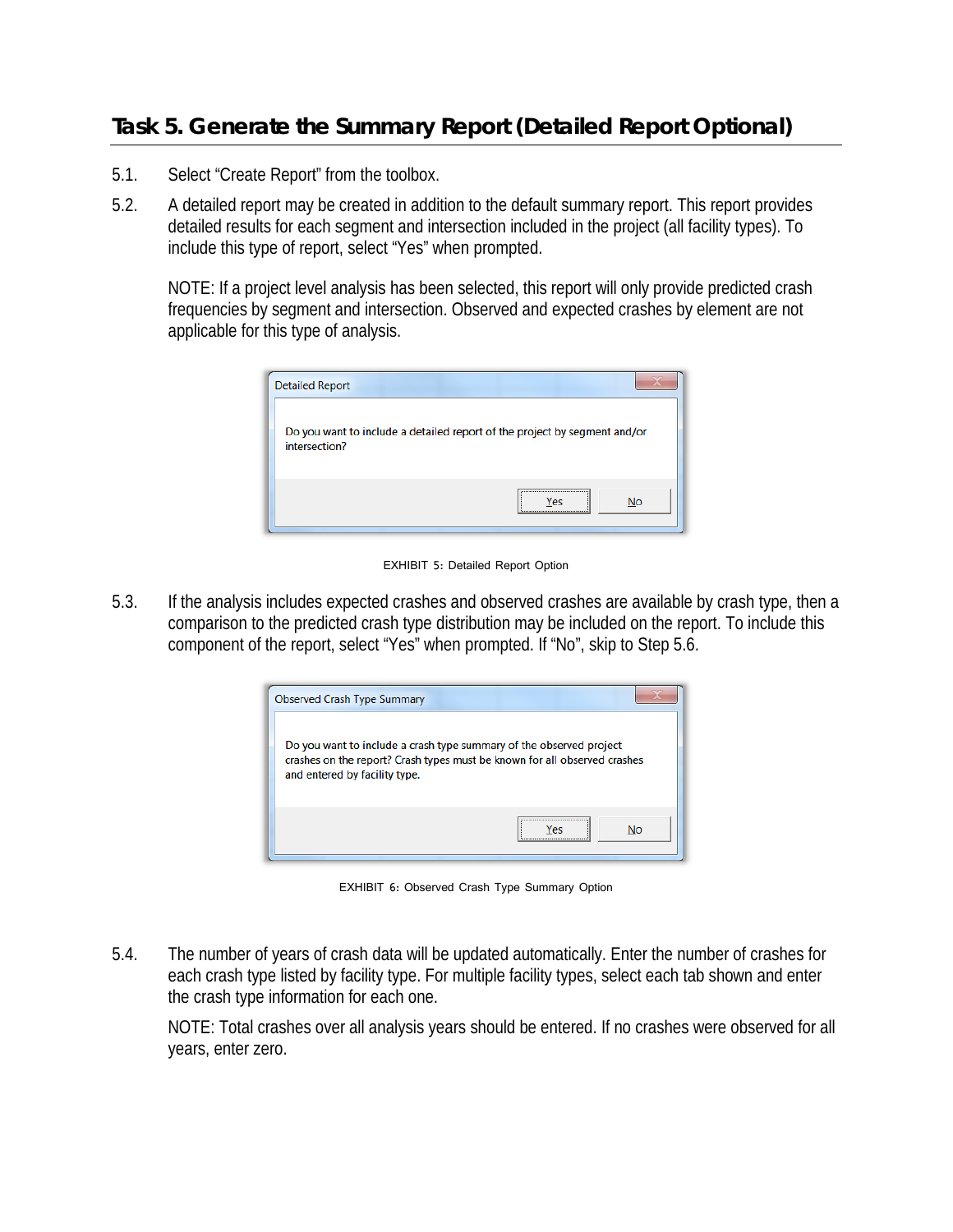| Observed Crashes by Type                                                                                                                                                                                                                                                                                                                                                                                                                                                                                                    |                     |            |  | X |  |  |
|-----------------------------------------------------------------------------------------------------------------------------------------------------------------------------------------------------------------------------------------------------------------------------------------------------------------------------------------------------------------------------------------------------------------------------------------------------------------------------------------------------------------------------|---------------------|------------|--|---|--|--|
| Enter the total number of observed crashes for each crash type below for each<br>facility type included in the project along with the number of years of crash data<br>used. If any type of crash has not been observed, enter a zero (0). Include<br>segment and intersection crashes for all severity levels and all analysis years.<br>All crashes for each facility type should sum to the total number of observed<br>crashes for the selected facility type and match those entered in the<br>previous input windows. |                     |            |  |   |  |  |
|                                                                                                                                                                                                                                                                                                                                                                                                                                                                                                                             | Years of Crash Data |            |  |   |  |  |
| Rural Two-Lane Roads                                                                                                                                                                                                                                                                                                                                                                                                                                                                                                        |                     |            |  |   |  |  |
| Head-On                                                                                                                                                                                                                                                                                                                                                                                                                                                                                                                     |                     | Pedestrian |  |   |  |  |
| Rear-Fnd                                                                                                                                                                                                                                                                                                                                                                                                                                                                                                                    |                     | Bicycle    |  |   |  |  |
| Angle                                                                                                                                                                                                                                                                                                                                                                                                                                                                                                                       |                     | Other      |  |   |  |  |
| Sideswipe                                                                                                                                                                                                                                                                                                                                                                                                                                                                                                                   |                     |            |  |   |  |  |
| <b>Fixed Object</b>                                                                                                                                                                                                                                                                                                                                                                                                                                                                                                         |                     |            |  |   |  |  |
|                                                                                                                                                                                                                                                                                                                                                                                                                                                                                                                             | Continue to Report  |            |  |   |  |  |

EXHIBIT 7: Observed Crashes by Type Window Example

- 5.5. Click "Continue to Report" once all crash type information has been entered.
- 5.6. Click "Print Report" to print the summary report. Select the desired printer from the window.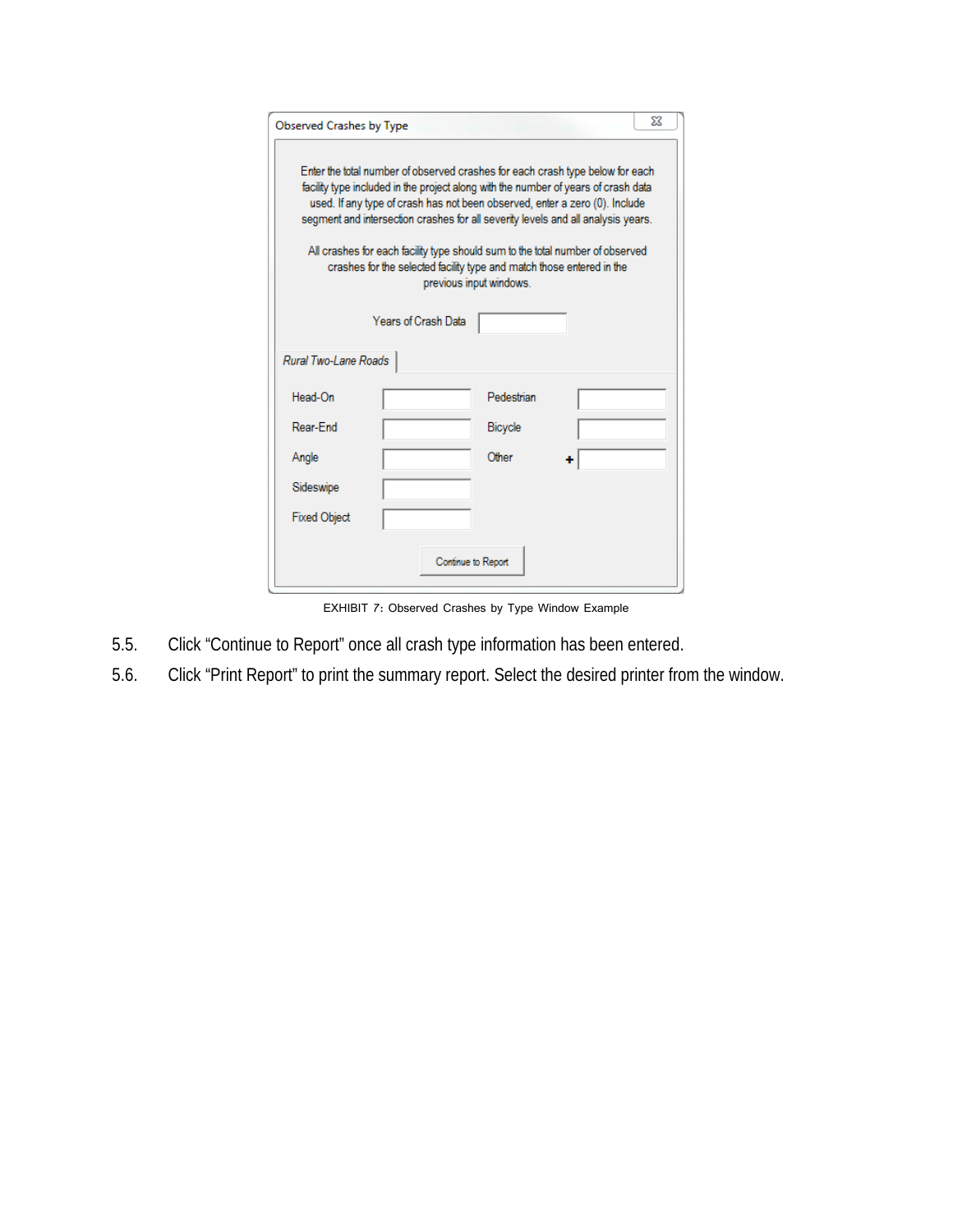## **Task 6. Review and Print Summary Report**

- 6.1. The first page of the report contains results for the total project. This includes:
	- a. Basic project information as well as the analysis type and the facility type(s) included
	- b. A bar chart showing the average safety performance of the project (predicted crashes, observed crashes, and expected crashes)
	- c. A tabular form of the average safety performance that also includes the potential for safety improvement
	- d. Three tables showing the safety performance by segments, intersections, and total project by severity level
	- e. A pie chart of the average annual predicted crash type distribution for the total project
	- f. If observed crashes by type were included, a pie chart of the average annual observed crash type distribution for the total project (If this option was not selected, the box will say "No Observed Crash Data Provided". To add this information after the report has been created, return to the toolbox and select "Create Report".)



EXHIBIT 8: Example of Project Summary Report (Total)

- 6.2. The subsequent pages of the report will include results summarized by facility type if more than one facility type was selected for the analysis. Each of these will include the same components as shown for the project total summary, but will apply to each facility type individually.
- 6.3. Click "Print Report" to print the summary report. Select the desired printer from the window.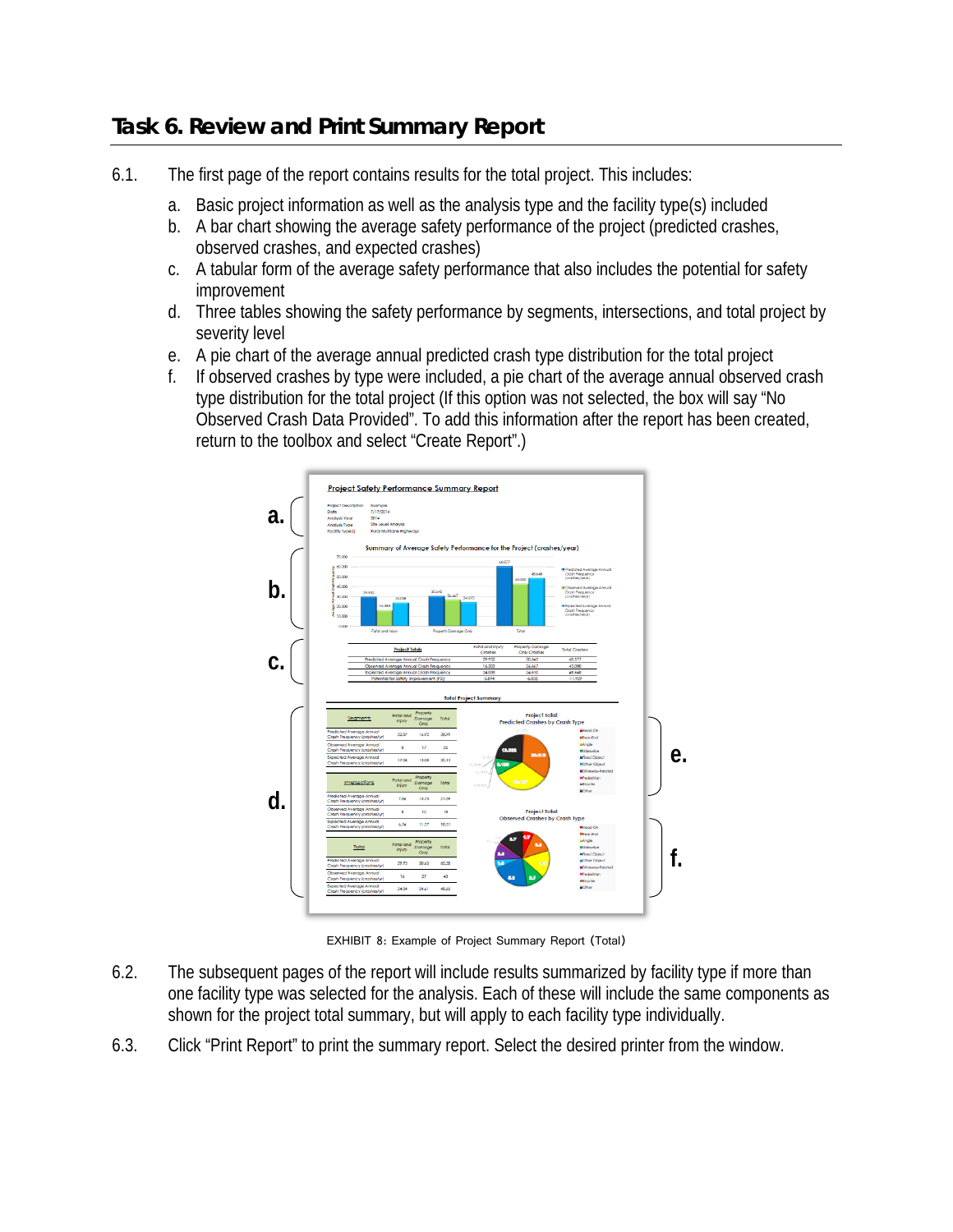## **Task 7. Review and Print Detailed Report (Optional)**

- 7.1. The detailed report consists of one to six pages depending on the facilities and types of elements included in the project. One page is provided for segments or intersections for each facility type. For each segment or intersection, the data provided includes:
	- → Segment ID/Offset or Intersection Location
	- $\rightarrow$  Total Predicted Crashes
	- $\rightarrow$  Total Observed Crashes
	- $\rightarrow$  Total Expected Crashes
	- → Potential for Safety Improvement

| <b>Rural Multilane Highways</b><br>Project Tescription |          |           |                                                                      |                        |                       |                         |
|--------------------------------------------------------|----------|-----------|----------------------------------------------------------------------|------------------------|-----------------------|-------------------------|
| Do's                                                   |          |           |                                                                      |                        |                       |                         |
| Antigals Year<br>Anciysis Type                         |          |           |                                                                      |                        |                       |                         |
| Focility Spent                                         |          |           |                                                                      |                        |                       |                         |
|                                                        |          |           |                                                                      |                        |                       |                         |
| Segrituant                                             | Perc/ASI | Records 2 | <b>Rural Multilane Highways: Segments</b><br><b>Lodge Management</b> | <b>Joint Chorners'</b> | <b>Today Famorand</b> | Profession for State by |
| <b>Norse</b>                                           | segment  | Office    | Crashes.                                                             | Craster                | Cramos                | наркологоска            |
| Segment                                                |          |           |                                                                      |                        |                       |                         |
| Segment 2                                              |          |           |                                                                      |                        |                       |                         |
| Segment 3                                              |          |           |                                                                      |                        |                       |                         |
| Segment4<br>Segmento                                   |          |           |                                                                      |                        |                       |                         |
| Sognorité                                              |          |           |                                                                      |                        |                       |                         |
| Segment?                                               |          |           |                                                                      |                        |                       |                         |
| Segment 5                                              |          |           |                                                                      |                        |                       |                         |
| Degment?                                               |          |           |                                                                      |                        |                       |                         |
| Segment 15                                             |          |           |                                                                      |                        |                       |                         |
| Sogmont 11                                             |          |           |                                                                      |                        |                       |                         |
| Segment <sup>12</sup><br>Segment 15                    |          |           |                                                                      |                        |                       |                         |
| Segment 14                                             |          |           |                                                                      |                        |                       |                         |
| Segment 15                                             |          |           |                                                                      |                        |                       |                         |
| Segment 16                                             |          |           |                                                                      |                        |                       |                         |
| Sogmont 17                                             |          |           |                                                                      |                        |                       |                         |
| Segment B<br>Segment 19                                |          |           |                                                                      |                        |                       |                         |
| Segment 25                                             |          |           |                                                                      |                        |                       |                         |
| Segment 21                                             |          |           |                                                                      |                        |                       |                         |
| Segment 27                                             |          |           |                                                                      |                        |                       |                         |
| Sogment 23                                             |          |           |                                                                      |                        |                       |                         |
| Segment St                                             |          |           |                                                                      |                        |                       |                         |
| Segment 25                                             |          |           |                                                                      |                        |                       |                         |
| Segment 26<br>Segment 27                               |          |           |                                                                      |                        |                       |                         |
| Segment 25                                             |          |           |                                                                      |                        |                       |                         |
| Segment 29                                             |          |           |                                                                      |                        |                       |                         |
| Segment 30                                             |          |           |                                                                      |                        |                       |                         |
| Segment31                                              |          |           |                                                                      |                        |                       |                         |
| Segment 32<br>Segment 35                               |          |           |                                                                      |                        |                       |                         |
| Segment 34                                             |          |           |                                                                      |                        |                       |                         |
| Segment 35                                             |          |           |                                                                      |                        |                       |                         |
| Segment 36                                             |          |           |                                                                      |                        |                       |                         |
| Segment 37                                             |          |           |                                                                      |                        |                       |                         |
| Segment 33                                             |          |           |                                                                      |                        |                       |                         |
| Segment 39<br>Segment40                                |          |           |                                                                      |                        |                       |                         |
| Segment 41                                             |          |           |                                                                      |                        |                       |                         |
| Segment 42                                             |          |           |                                                                      |                        |                       |                         |
| Segment 45                                             |          |           |                                                                      |                        |                       |                         |
| Segment 44                                             |          |           |                                                                      |                        |                       |                         |
| Segment 45                                             |          |           |                                                                      |                        |                       |                         |
| Segment 46<br>Segment 47                               |          |           |                                                                      |                        |                       |                         |
| Segment 45                                             |          |           |                                                                      |                        |                       |                         |
| Segment 42                                             |          |           |                                                                      |                        |                       |                         |
| Segment 50                                             |          |           |                                                                      |                        |                       |                         |
|                                                        |          |           |                                                                      |                        |                       |                         |

EXHIBIT 9: Example of Project Detailed Report

7.2. Click "Print Report" to print the detailed report. Select the desired printer from the window.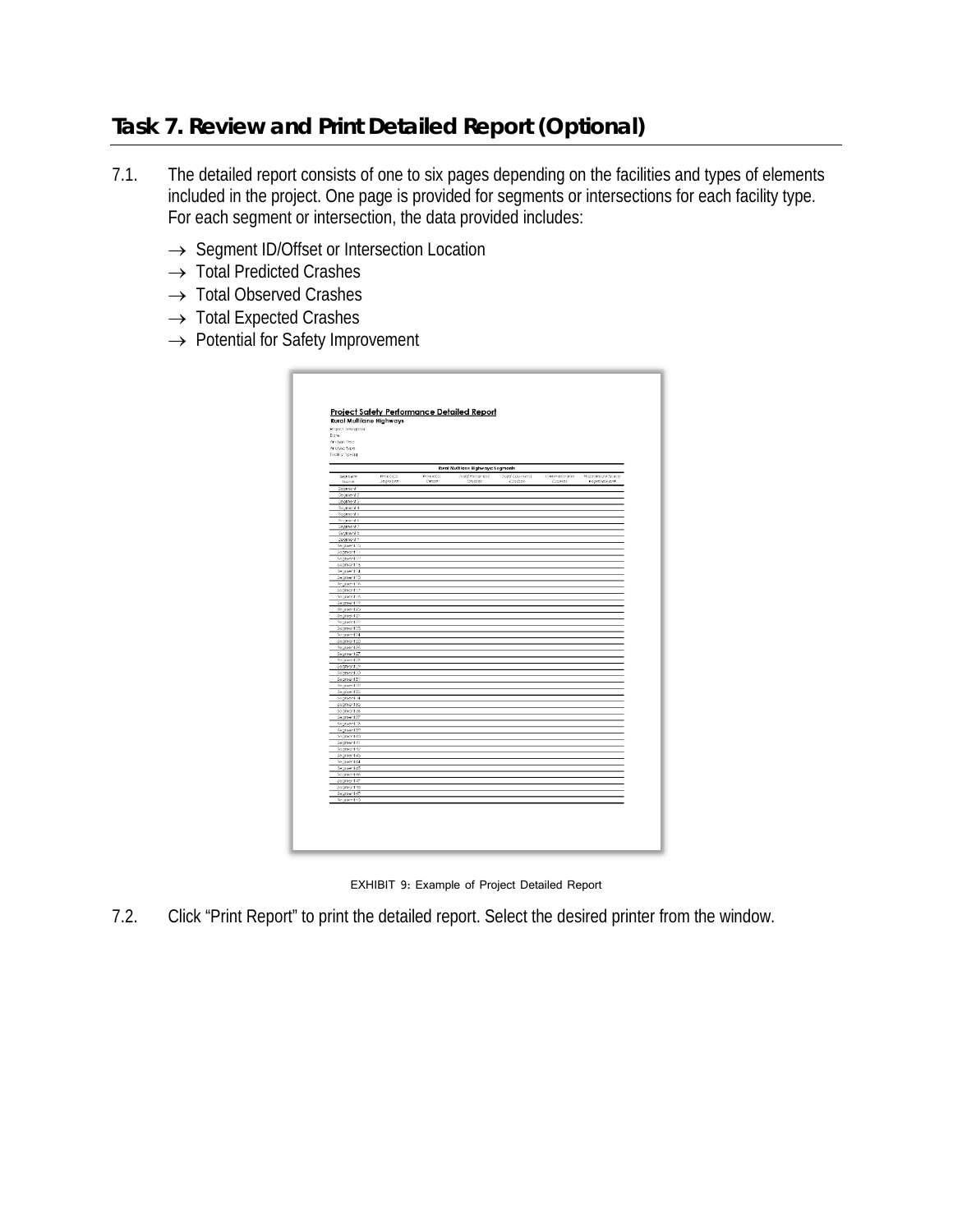# **Functionality of the Alternatives and Safety Benefit Analysis Tool**

The alternatives and safety benefit analysis tool allows users to import the analysis from the safety analysis tool in order to assess the safety implications of possible project alternatives and the corresponding economic impact of them. The alternatives analysis allows for changes to any of the inputs included in the safety analysis tool as well as allowing for the analysis of additional countermeasures. The safety benefit analysis requires implementation and maintenance costs in addition to service life for any changes from the existing project characteristics.

# **General Information**

- $\rightarrow$  Throughout the tools, there are "+" symbols that may be clicked for more information regarding certain steps or element inputs.
- $\rightarrow$  Click the toolbox icon to return to the toolbox.
- $\rightarrow$  Closing a window using the red "X", any changed inputs in the window will not be saved. Click next or continue to save inputs.

# **Alternatives and Safety Benefit Analysis Tool User Instructions**

#### **Basic Analysis Steps**

- Task 1. Create a Project File
- Task 2. Entering General Analysis Options
- Task 3. Import the Existing Conditions
- Task 4. Enter Detailed Element Data
- Task 5. Create, Show, and Review Summary Report
- Task 6. Edit Alternatives' Inputs (Optional)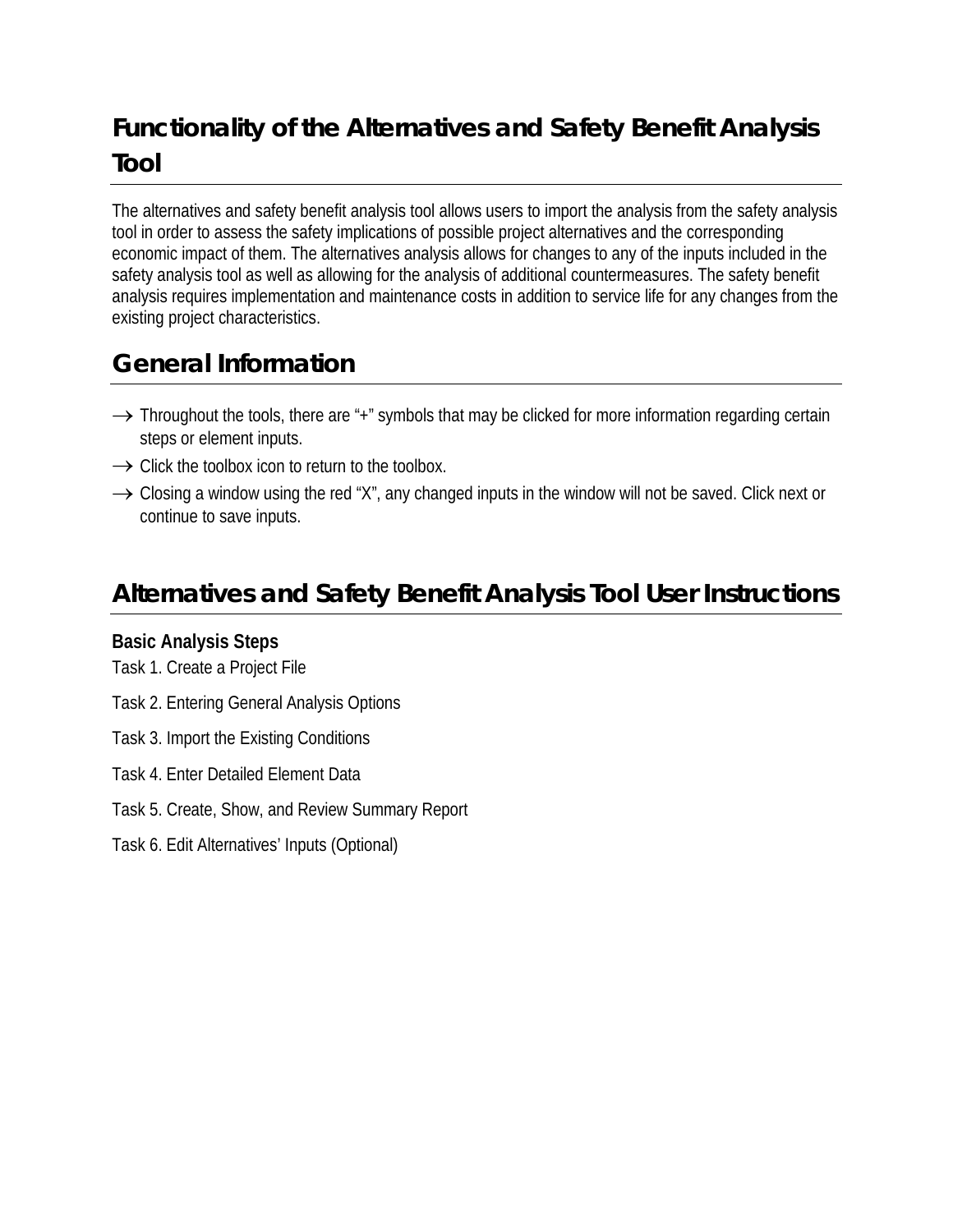## **Task 1. Create a Project File**

- 1.1. Open the Pennsylvania DOT Alternatives and Safety Benefit Analysis spreadsheet tool.
- 1.2. Click "Enable Content" at the top of the spreadsheet to enable macros.
- 1.3. If starting a new project/analysis, save file as a new file.
- 1.4. Click on the toolbox to begin. The toolbox will allow users to update or change input information throughout the analysis.



EXHIBIT 10: Toolbox Icon

## **Task 2. Entering General Analysis Options**

- 2.1. Click the "General Analysis Options" button in the toolbox.
- 2.2. Select the number of alternatives that will be included in the analysis from the dropdown list (1 to 3).
- 2.3. Select if an economic analysis will be included as part of the alternatives analysis.
- 2.4. Click "Continue".



EXHIBIT 11: General Analysis Options

## **Task 3. Import the Existing Conditions**

- 3.1. Click the "Import Existing Conditions" button in the toolbox.
- 3.2. Navigate to the location where the output from the safety analysis tool is saved and select that file to open. This may take a few moments, depending on the size of the importing file.
- 3.3. When the import is complete, click "OK" on the "Import Complete" window.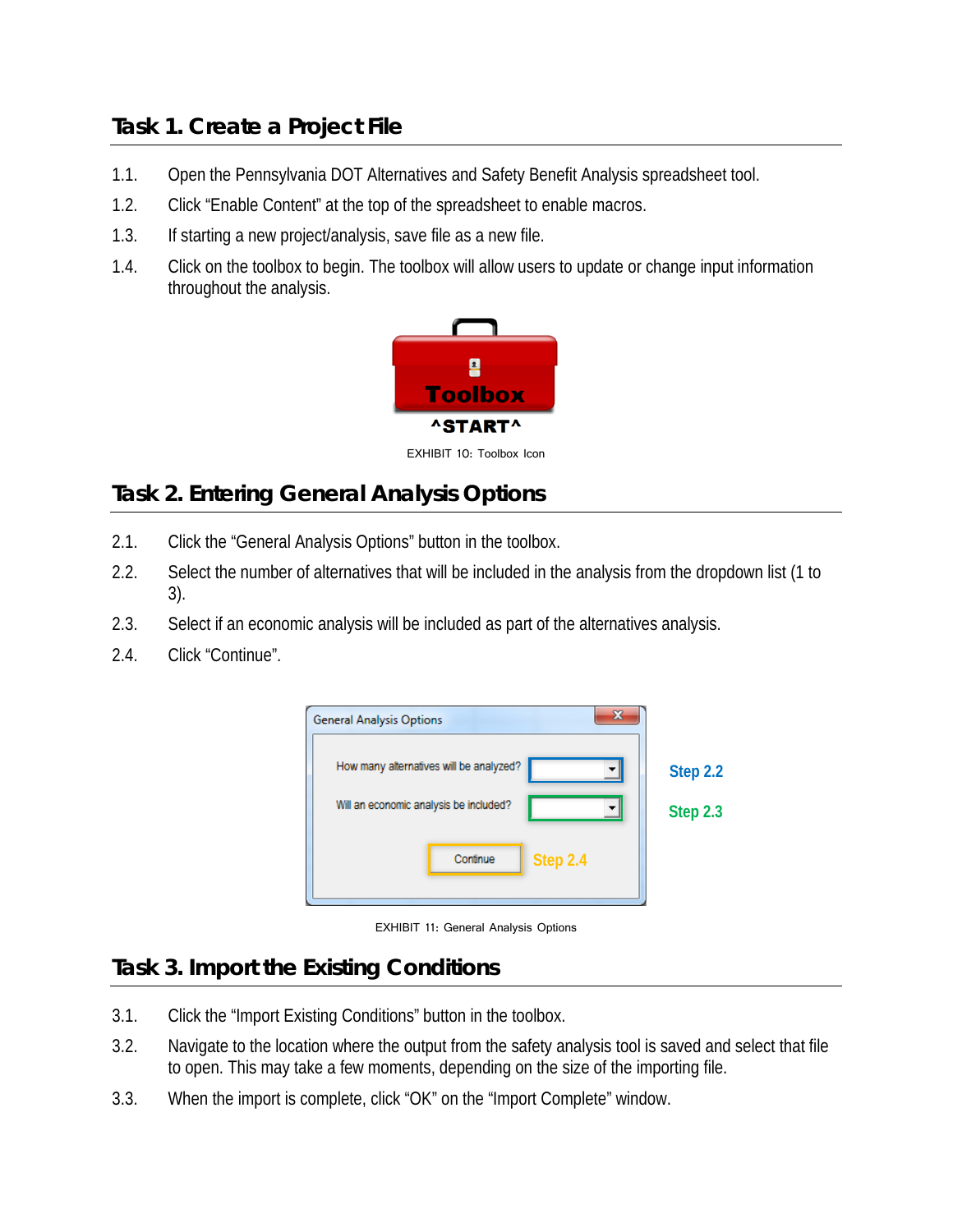## **Task 4. Edit Detailed Element Data for Each Alternative**

- 4.1. Click the "Alternatives Analysis" button in the toolbox.
- 4.2. Select "Alternative 1" from the "Edit Alternative(s)" window.

| <b>Edit Alternative(s)</b>                          |               |               |
|-----------------------------------------------------|---------------|---------------|
| Select an alternative to edit:                      |               |               |
| ,,,,,,,,,,,,,,,,,,,,,,,,,,,,,,,,,,<br>Alternative 1 | Alternative 2 | Alternative 3 |
|                                                     | Finished      |               |
|                                                     |               |               |

EXHIBIT 12: Edit Alternatives Window

4.3. An input window will open for each facility type included in the analysis. Edit any inputs in each window for Alternative 1 for each element in the analysis.

|                               |                                                        | *Entry of the values in BLUE are optional inputs for the calculation of HSM-based crash modification factors. |                  |
|-------------------------------|--------------------------------------------------------|---------------------------------------------------------------------------------------------------------------|------------------|
| Segment:                      | <b>Select Seament</b><br>$\overline{\phantom{a}}$<br>۰ | Segment ID:                                                                                                   | Segment Offset:  |
| Geometric and Traffic Data    |                                                        |                                                                                                               |                  |
| Length of Segment (miles)     |                                                        | <b>Right Shoulder</b>                                                                                         | Left Shoulder    |
| AADT (vehicles/day)           |                                                        | Shoulder Width (feet)*<br>6                                                                                   | 6<br>۰           |
| Lane Width (feet)*            | 12                                                     | Shoulder Type*<br>Paved                                                                                       | Paved<br>÷       |
| Presence of Horizontal Curve  | Not Present                                            |                                                                                                               |                  |
| Cross-Section Data            |                                                        | Other Data                                                                                                    |                  |
| Centerline Rumble Strips*     | Not Present<br>÷                                       | Driveway Density (driveways/mile)                                                                             | 5                |
| <b>Shoulder Rumble Strips</b> | Not Present<br>۰                                       | Roadside Hazard Rating (1 - 7)                                                                                | 3<br>۰           |
| Passing Lane(s)               | Not Present<br>۰                                       | Auto Speed Enforcement*                                                                                       | Not Present<br>۰ |
| Two-Way Left-Turn Lane*       | Not Present<br>٠                                       | Grade (%)*                                                                                                    | ٠                |

EXHIBIT 13: First Facility Type (Rural 2-Lane Segments shown as example)

4.4. Select any additional countermeasures to be applied. If no "User Countermeasures" are selected, skip to Step 4.7. (Refer to FAQs for more information regarding additional countermeasures).

| <b>Additional Countermeasures</b>         |                             |                              |  |
|-------------------------------------------|-----------------------------|------------------------------|--|
| Select up to 3                            | Additional Countermeasure 1 | Select Countermeasure        |  |
| countermeasures to<br>be applied that are | Additional Countermeasure 2 | Select Countermeasure        |  |
| not addressed<br>above.                   | Additional Countermeasure 3 | <b>Select Countermeasure</b> |  |

EXHIBIT 14: Select Additional Countermeasures

- 4.5. If a User Countermeasure is selected, click "Edit CMF" next to the corresponding selection.
- 4.6. Enter the CMF properties (description, severity & CMF) for that countermeasure in the window.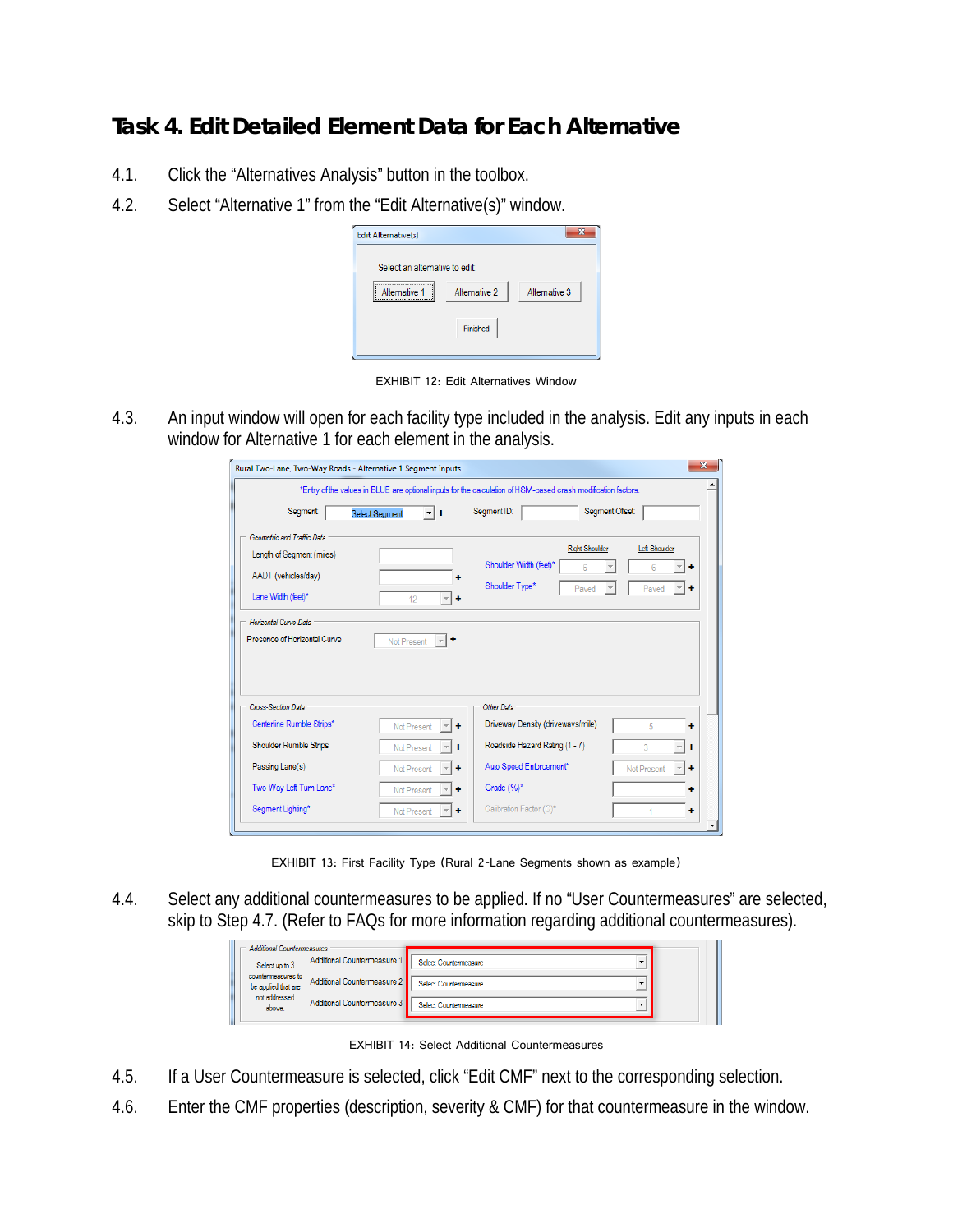- 4.7. If an economic analysis is being included, two buttons will be visible on each input window for entering cost information.
	- 4.7.1. Click the "Enter Cost Information" button for characteristic changes from existing conditions. Input the description (where applicable), initial cost, service life, annual maintenance cost, and salvage value for each active item in the window (i.e. not greyed out). Click "Save".
	- 4.7.2. Click the "Enter Cost Information" button for selected additional countermeasures. Input the description (where applicable), initial cost, service life, annual maintenance cost, and salvage value for each active item in the window (i.e. not greyed out). Click "Save".

NOTE: If no items are active in the cost input windows, there have been no changes to existing or countermeasures selected, respectively, and no cost input information is required.

|                   | <b>Additional Countermeasures</b><br>Additional Countermeasure 1<br>Edit CMF<br><b>User Countermeasure 1</b><br>Select up to 3<br>countermeasures to<br>Additional Countermeasure 2<br>User Countermeasure 2<br>Edit CMF<br>be applied that are<br>not addressed<br>Additional Countermeasure 3<br>Edit CMF<br>User Countermeasure 2<br>above.   | Step 4.5                      |
|-------------------|--------------------------------------------------------------------------------------------------------------------------------------------------------------------------------------------------------------------------------------------------------------------------------------------------------------------------------------------------|-------------------------------|
| <b>Step 4.7.1</b> | Alternative Cost Information<br>Cost information for characteristic<br>Cost information for selected<br><b>Enter Cost Information</b><br>Enter Cost Information<br>changes from existing conditions<br>additional countermeasures<br>Save & Continue<br>Reset Form to Existing Conditions<br>Return to Edit Inputs Window<br><b>Next Segment</b> | <b>Step 4.7.2</b><br>Step 4.8 |

EXHIBIT 15: Additional Countermeasures and Costs

- 4.8. Select "Next Segment" (or "Next Intersection") or "Save & Continue" to proceed to the next element or facility type, respectively.
- 4.9. Repeat Steps 4.3 through 4.6 for all elements and facility types included in the analysis.
- 4.10. When all inputs have been updated for Alternative 1, select "Alternative 2" from the "Edit Alternative(s)" window, if applicable, and repeat Steps 4.3 through 4.7.
- 4.11. Repeat Steps 4.2 to 4.7 for Alternative 3, if applicable.

## **Task 5. Create, Show, and Review Summary Report**

- 5.1. Select "Summary Report" button from the toolbox.
- 5.2. The Summary Report includes results for the existing conditions and all possible alternatives. This includes:
	- a. Basic project information
	- b. A bar chart showing the average predicted crash performance for the Existing Conditions, Alternative 1, Alternative 2, and Alternative 3 by severity level
	- c. A tabular form of the average predicted crash performance that also includes the change in predicted crashes from the Existing Conditions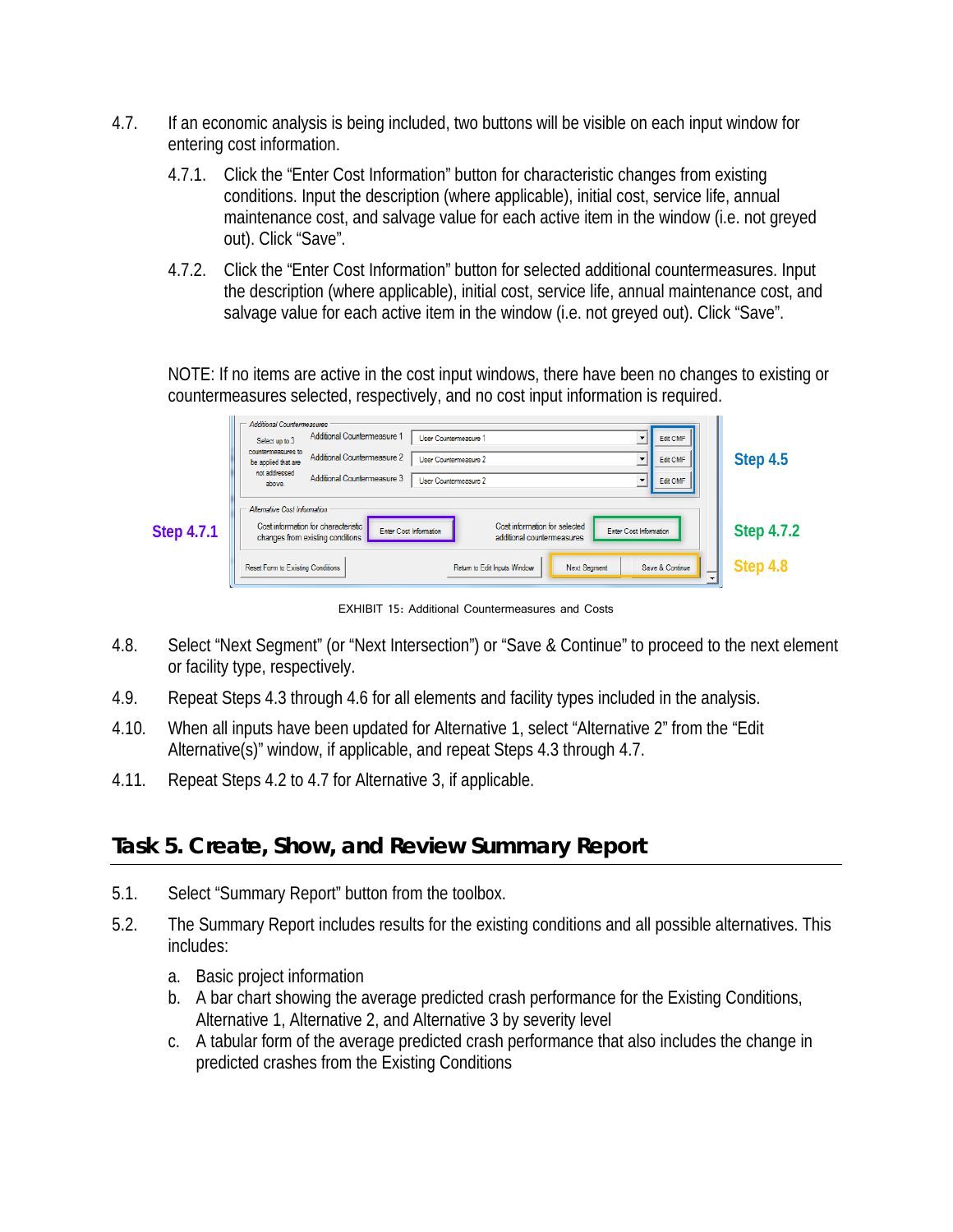- d. A tabular summary of the Economic Performance for Alternative 1, Alternative 2, and Alternative 3 compared to the Existing Conditions (alternative cost, crash benefit/disbenefit, and safety benefit ratio)
- 5.3. Print report.

## **Task 6. Editing Alternatives' Inputs (Optional)**

- 6.1. Select "Edit Inputs" button from the toolbox.
- 6.2. Select the alternative, facility, and site type you want to edit. Click "Edit".

| Select Inputs to Edit |                                                                                                                            |
|-----------------------|----------------------------------------------------------------------------------------------------------------------------|
|                       | Select the alternative, facility, and site type you would like to<br>edit inputs for using the dropdowns. Then click Edit. |
| <b>Alternative</b>    |                                                                                                                            |
| <b>Facility Type</b>  |                                                                                                                            |
| Site Type             |                                                                                                                            |
|                       | Edit<br>Return to Toolbox                                                                                                  |
|                       |                                                                                                                            |

EXHIBIT 16: Select Which Inputs to Edit

6.3. Edit/change/update any of the information on the form. When finished, click "Return to Edit Inputs" button to return to the "Select Inputs to Edit" window.

| <b>Additional Countermeasures</b><br>Additional Countermeasure 1<br>Select Countermeasure<br>Select up to 3 additional                                                                                                            |          |
|-----------------------------------------------------------------------------------------------------------------------------------------------------------------------------------------------------------------------------------|----------|
| countermeasures to be applied<br>Additional Countermeasure 2<br>Select Countermeasure<br>$\overline{\phantom{a}}$<br>that are not addressed above.                                                                                |          |
| Only eligible countermeasures<br>Additional Countermeasure 3<br>Select Countermeasure<br>are shown                                                                                                                                |          |
| Alternative Cost Information<br>Cost information for characteristic<br>Cost information for selected<br><b>Enter Cost Information</b><br>Enter Cost Information<br>changes from existing conditions<br>additional countermeasures |          |
| Save & Continue<br>Reset Form to Existing Conditions<br>Return to Edit Inputs Window<br><b>Next Segment</b>                                                                                                                       | Step 6.3 |

EXHIBIT 17: Return to Edit Window

- 6.4. Repeat Steps 6.2 through 6.3 to update any additional inputs for any of the alternatives, facilities, and site types.
- 6.5. When done updating all desired inputs, click "Return to Toolbox".
- 6.6. Click "Summary Report" or "Close Toolbox" to return to the summary report.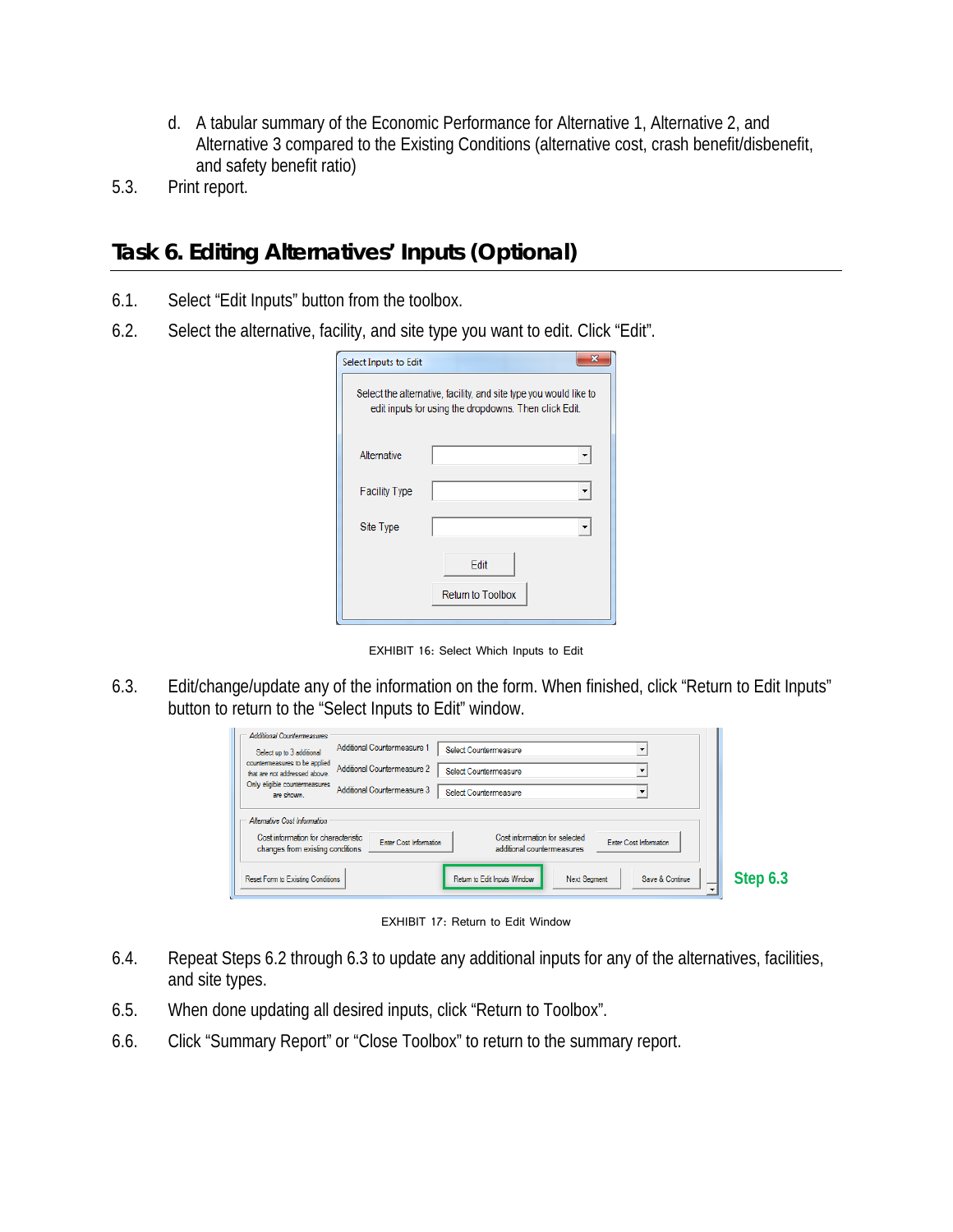# **FAQ and Troubleshooting**

The following topics cover common questions that may arise during an analysis or approaches for troubleshooting any issues that may occur.

#### **General**

#### *What if I have a project that doesn't fit one of models/conditions?*

Contact your safety analysis coordinator at PennDOT to verify the appropriate course of action for analysis.

#### *What if I want to analyze more than 3 alternatives?*

Multiple files must be used to analyze more than 3 alternatives. Import the existing conditions file into as many of the Alternatives and Safety Benefit Analysis tools as necessary to cover all of the necessary alternatives. For example, 4-6 alternatives would need two files, 7-9 alternatives would need three files, etc.

#### **Input Data**

#### *What county should I select if my project occurs in more than one?*

Select the county that the greater portion of the project is in. If only a small portion of a project falls in another county, the county SPFs can likely still be applied. If the project falls fairly equally in multiple counties, it may be more appropriate to use the district SPFs instead. Contact your safety analysis coordinator at PennDOT to verify.

#### *Why can I only enter three additional countermeasures?*

Countermeasures may have compounding effects when applied together. There is little research and a limited understanding of these interrelationships, which the HSM notes is especially the case when more than three CMFs are used (HSM, 3-21). Applying more than three CMFs that may affect the same crash type can result in overestimating (potentially significantly) the combined effect of multiple treatments.

#### *Why can't I enter an additional user countermeasure CMF for a specific crash type?*

The tool does not allow this type of input. User CMFs can be input by total crashes or by fatal/injury and property damage only crashes. If you would like to add a crash type-specific CMF, the calculations will have to be conducted outside of the tools using the output from the tool (including all other inputs).

#### **Data Input Windows**

#### *Why are some inputs blue?*

These inputs are optional for an analysis using the Pennsylvania SPFs (District or County). The inputs provide additional crash performance evaluation using HSM-based CMFs. These do not need to be input to perform an analysis unless the HSM SPFs are selected.

#### *What if the input window is too big/cutoff?*

Many of the input windows have scroll bars to allow for visibility of all of the information. If there is not scroll bar, try changing the resolution of your computer screen to less than 100% (can be found under "Screen Resolution" in the Windows control panel). The windows should fit most computers, but may be slightly too big on a smaller screen.